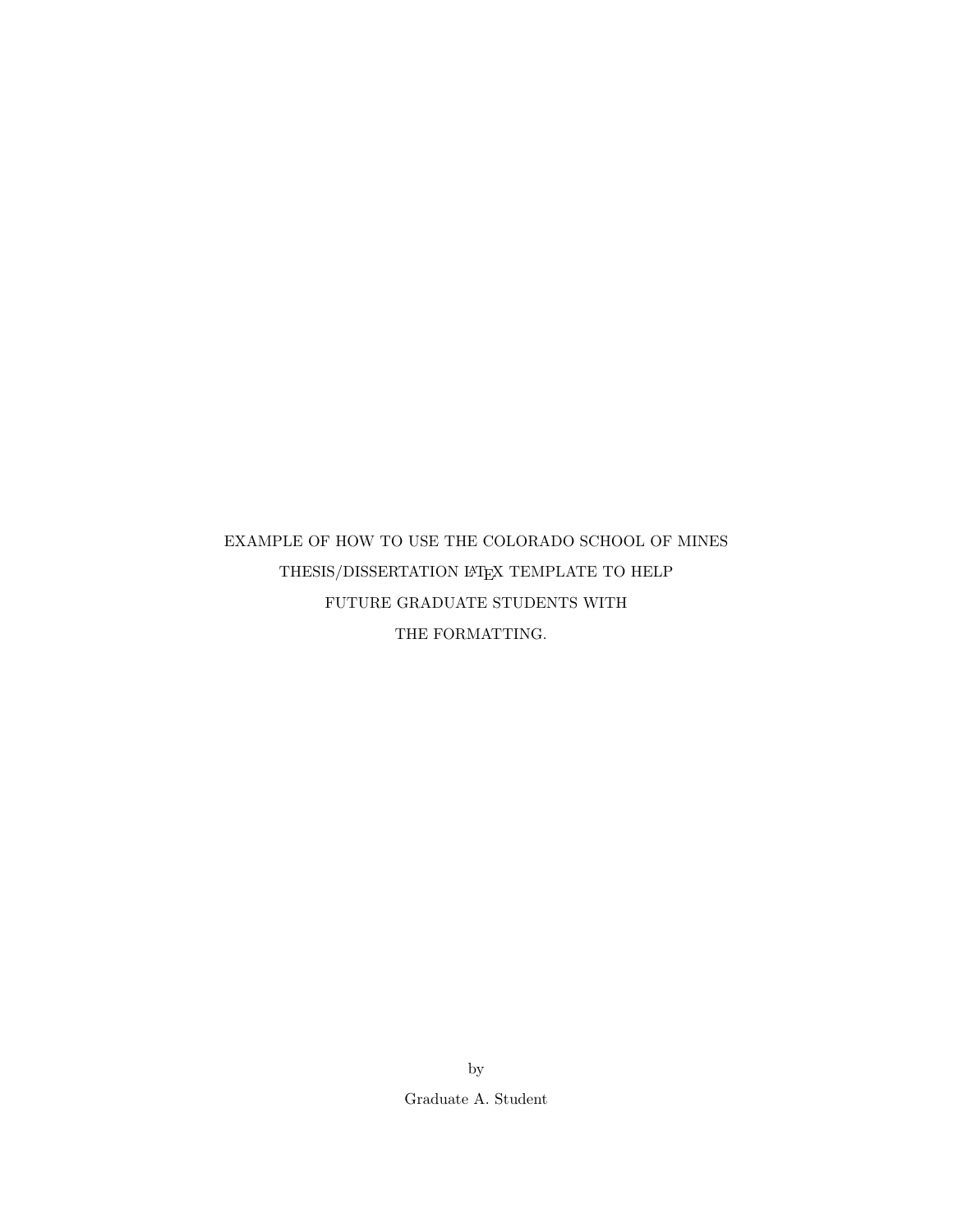© Copyright by Graduate A. Student, 2020

All Rights Reserved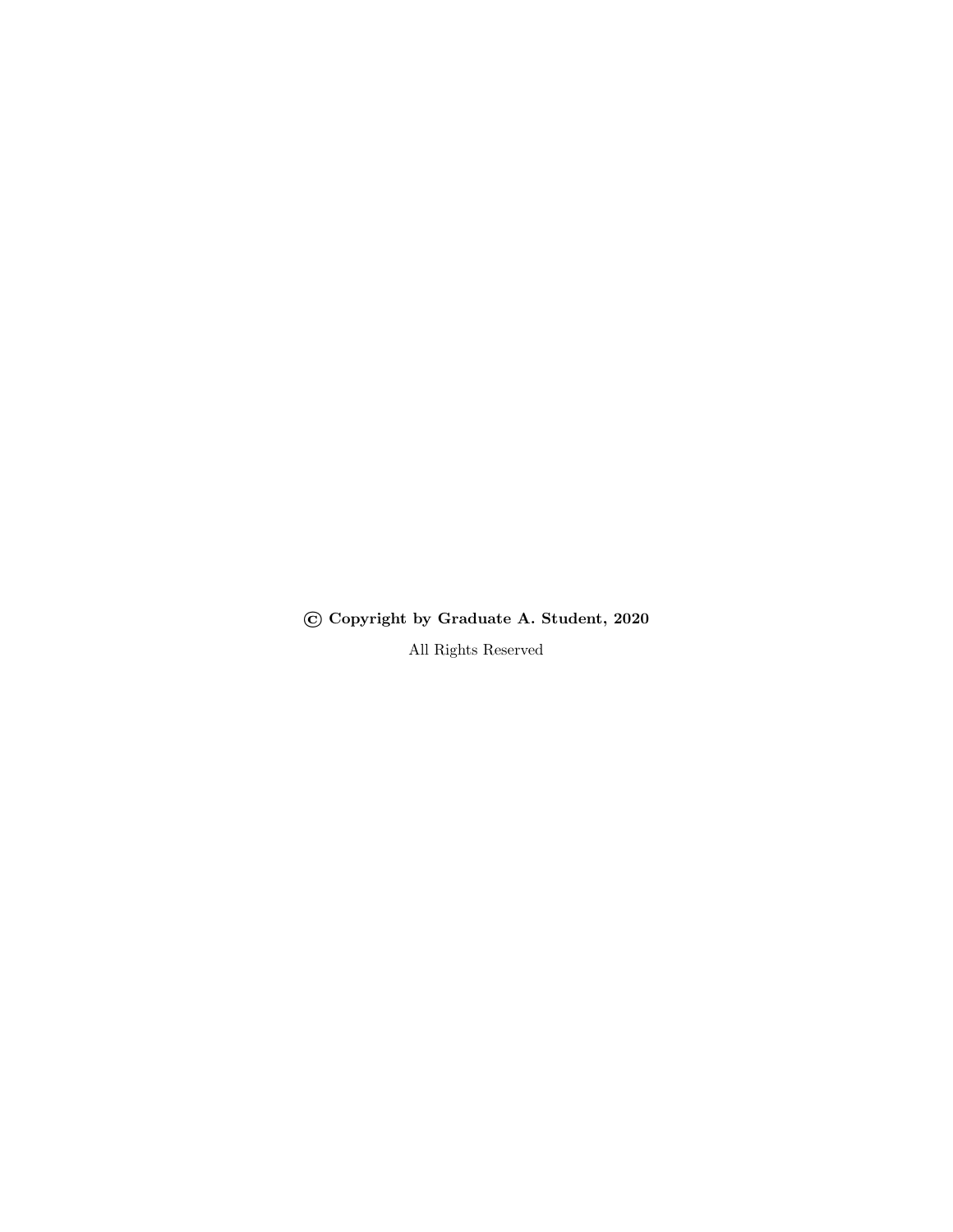A thesis submitted to the Faculty and the Board of Trustees of the Colorado School of Mines in partial fulfillment of the requirements for the degree of Master of Science (Engineering Systems).

Golden, Colorado

 ${\rm Date} \begin{tabular}{l} \end{tabular}$ 

Signed:

Graduate A. Student

Signed:

Dr. Primary A. Advisor Thesis Advisor

Signed:

Dr. Secondary B. Advisor Thesis Advisor

Golden, Colorado

 ${\it Date} \begin{tabular}{l} \hline \rule{0pt}{3ex} \rule{0pt}{3ex} \rule{0pt}{3ex} \rule{0pt}{3ex} \rule{0pt}{3ex} \rule{0pt}{3ex} \rule{0pt}{3ex} \rule{0pt}{3ex} \rule{0pt}{3ex} \rule{0pt}{3ex} \rule{0pt}{3ex} \rule{0pt}{3ex} \rule{0pt}{3ex} \rule{0pt}{3ex} \rule{0pt}{3ex} \rule{0pt}{3ex} \rule{0pt}{3ex} \rule{0pt}{3ex} \rule{0pt}{3ex} \rule{0pt}{3ex} \rule{0pt}{3ex} \rule{0pt}{3ex} \rule{0pt}{3$ 

Signed:

Dr. Big Boss Department Head Title Department of Physics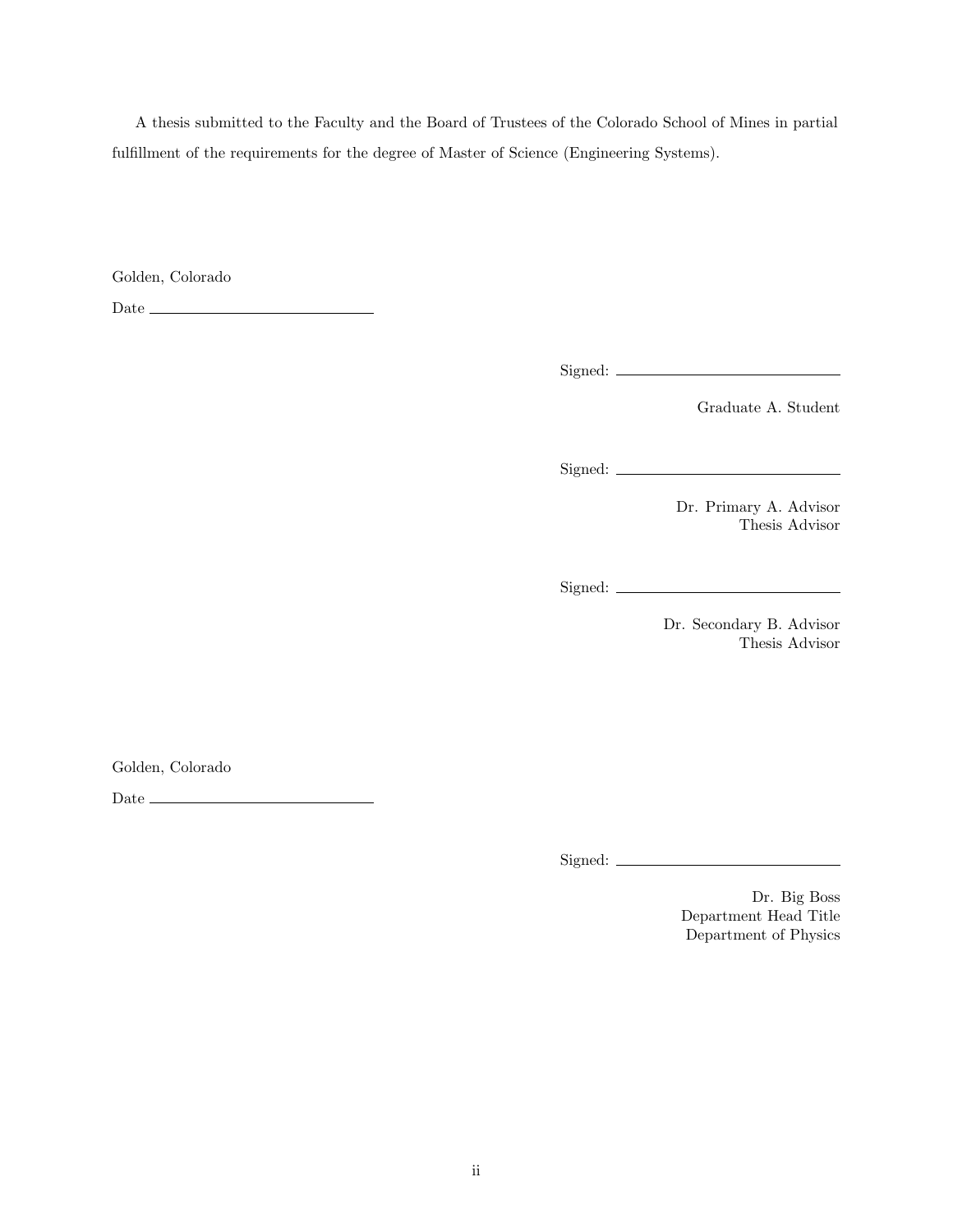#### ABSTRACT

<span id="page-3-0"></span>Here is the place where you will be adding an abstract for your document. The abstract should be between 200-300 words. The abstract is checked, and if your work count exceeds the 350 words it will produce and error.

Nulla malesuada porttitor diam. Donec felis erat, congue non, volutpat at, tincidunt tristique, libero. Vivamus viverra fermentum felis. Donec nonummy pellentesque ante. Phasellus adipiscing semper elit. Proin fermentum massa ac quam. Sed diam turpis, molestie vitae, placerat a, molestie nec, leo. Maecenas lacinia. Nam ipsum ligula, eleifend at, accumsan nec, suscipit a, ipsum. Morbi blandit ligula feugiat magna. Nunc eleifend consequat lorem. Sed lacinia nulla vitae enim. Pellentesque tincidunt purus vel magna. Integer non enim. Praesent euismod nunc eu purus. Donec bibendum quam in tellus. Nullam cursus pulvinar lectus. Donec et mi. Nam vulputate metus eu enim. Vestibulum pellentesque felis eu massa.

Lorem ipsum dolor sit amet, consectetuer adipiscing elit. Ut purus elit, vestibulum ut, placerat ac, adipiscing vitae, felis. Curabitur dictum gravida mauris. Nam arcu libero, nonummy eget, consectetuer id, vulputate a, magna. Donec vehicula augue eu neque. Pellentesque habitant morbi tristique senectus et netus et malesuada fames ac turpis egestas. Mauris ut leo. Cras viverra metus rhoncus sem. Nulla et lectus vestibulum urna fringilla ultrices. Phasellus eu tellus sit amet tortor gravida placerat. Integer sapien est, iaculis in, pretium quis, viverra ac, nunc. Praesent eget sem vel leo ultrices bibendum. Aenean faucibus. Morbi dolor nulla, malesuada eu, pulvinar at, mollis ac, nulla. Curabitur auctor semper nulla. Donec varius orci eget risus. Duis nibh mi, congue eu, accumsan eleifend, sagittis quis, diam. Duis eget orci sit amet orci dignissim rutrum.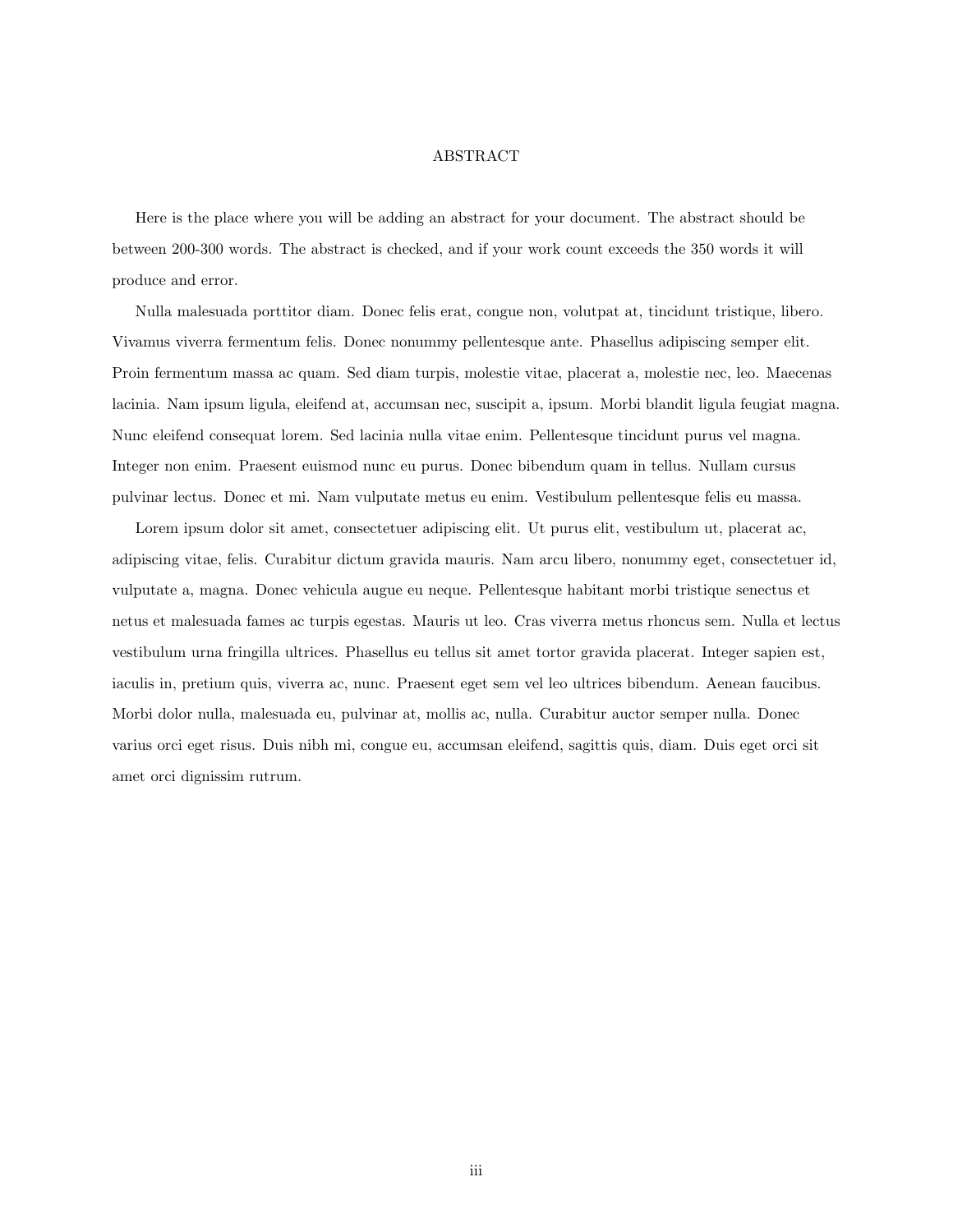# TABLE OF CONTENTS

|                  | CHAPTER 2 MY FIRST CHAPTER WITH SOME GOOD CONTENT $\ldots \ldots \ldots \ldots \ldots \ldots$                                                                                                         |  |
|------------------|-------------------------------------------------------------------------------------------------------------------------------------------------------------------------------------------------------|--|
| 2.1              |                                                                                                                                                                                                       |  |
|                  | 2.1.1                                                                                                                                                                                                 |  |
|                  | 2.1.1.1                                                                                                                                                                                               |  |
| <b>CHAPTER 3</b> | THIS IS A LONG TITLE TO CHECK THE PROPER SPACING IN THE TABLE<br>OF CONTENTS AND INVERSE PYRAMID ON THE CHAPTER PAGE. LETS                                                                            |  |
| 3.1              |                                                                                                                                                                                                       |  |
| $3.2\,$          |                                                                                                                                                                                                       |  |
| 3.3              | Here is a test of a really long sub-header title that should automatically follow the rules for<br>set for the Temple Guidelines and check if it properly shows up in the table of content. $\dots$ 5 |  |
|                  |                                                                                                                                                                                                       |  |
|                  |                                                                                                                                                                                                       |  |
| 4.2              |                                                                                                                                                                                                       |  |
| 4.3              |                                                                                                                                                                                                       |  |
| 4.4              |                                                                                                                                                                                                       |  |
|                  | CHAPTER 5 THIS IS THE TITLE OF A PAPER INCLUDED IN A THESIS 8                                                                                                                                         |  |
| 5.1              |                                                                                                                                                                                                       |  |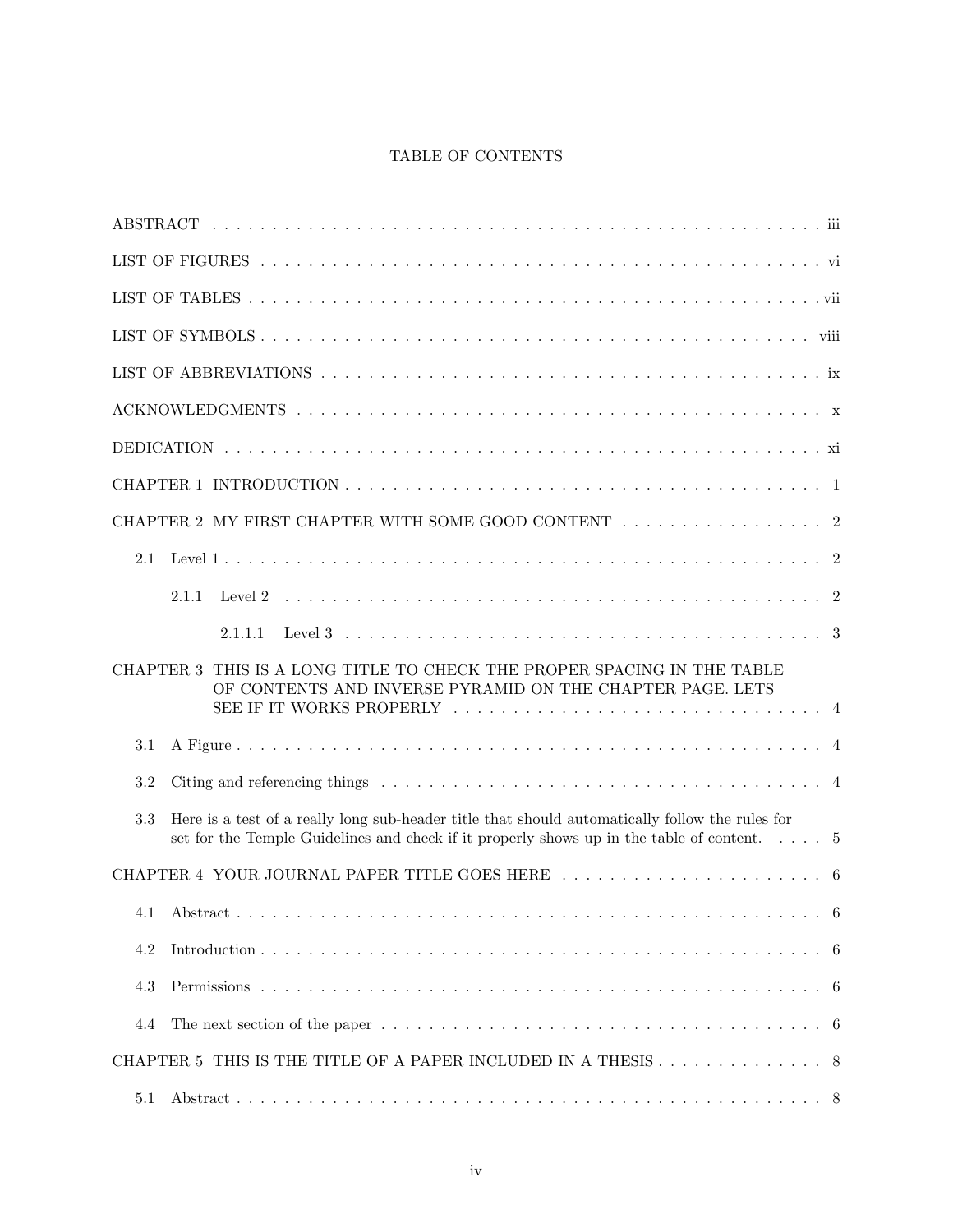| APPENDIX A MAGICAL ENCODING AWESOMENESS 11 |
|--------------------------------------------|
|                                            |
|                                            |
|                                            |
|                                            |
|                                            |
|                                            |
|                                            |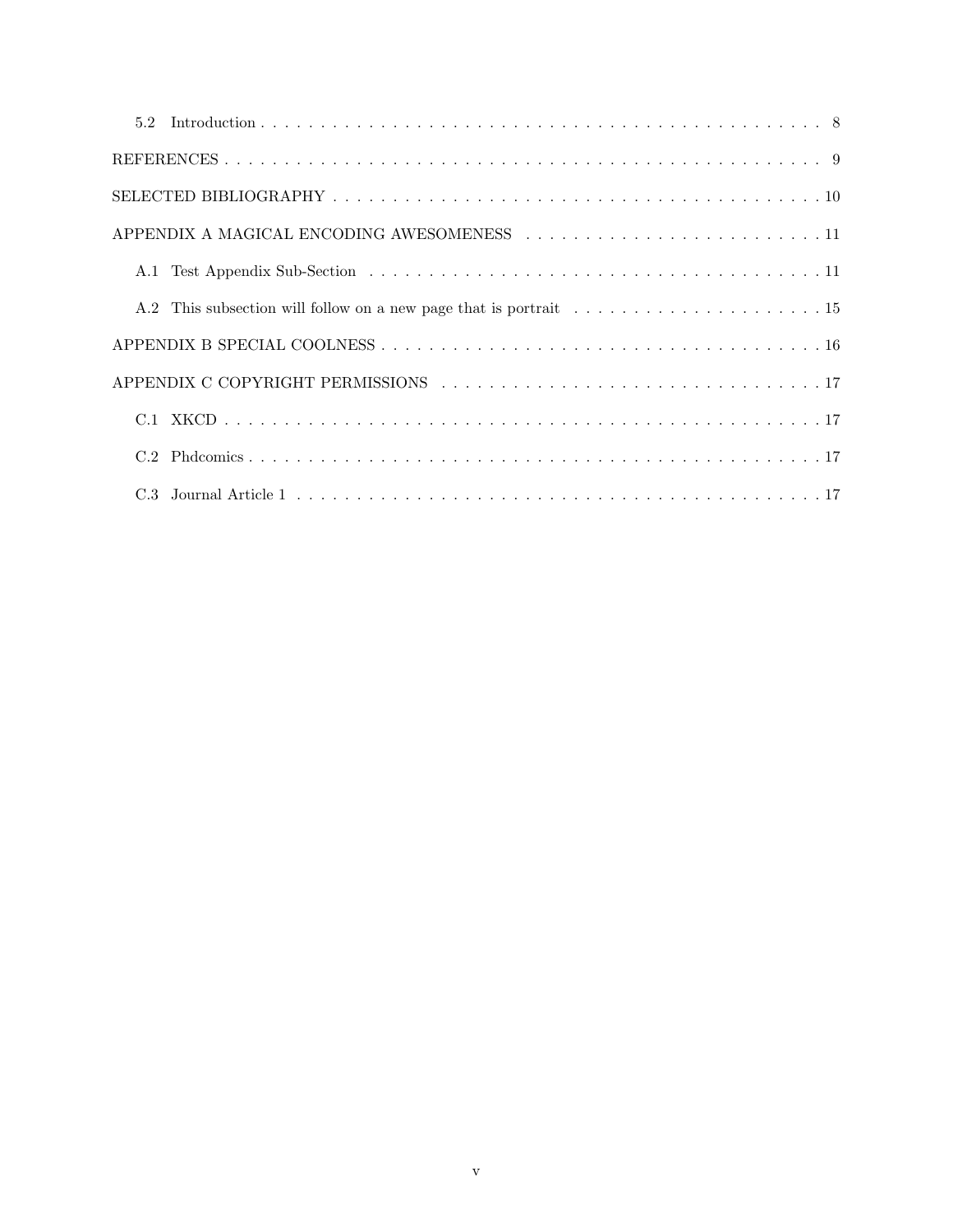# LIST OF FIGURES

<span id="page-6-0"></span>

| Figure 3.1 | The trend of actual versus perceived size of a number. We are also going to add a<br>relatively long caption to check if the List of Figures works properly at the beginning of |
|------------|---------------------------------------------------------------------------------------------------------------------------------------------------------------------------------|
| Figure 3.2 | "Vacation Relaxation?" by Jorge Cham www.phdcomics.com. A nice comic form PHD<br>Comic's. Learn more about the figure input notation in the Figure chapter, or in the           |
|            | Figure C.1 Copy right permission stated on the XKCD website $\dots \dots \dots \dots \dots \dots \dots \dots \dots \dots \dots$                                                 |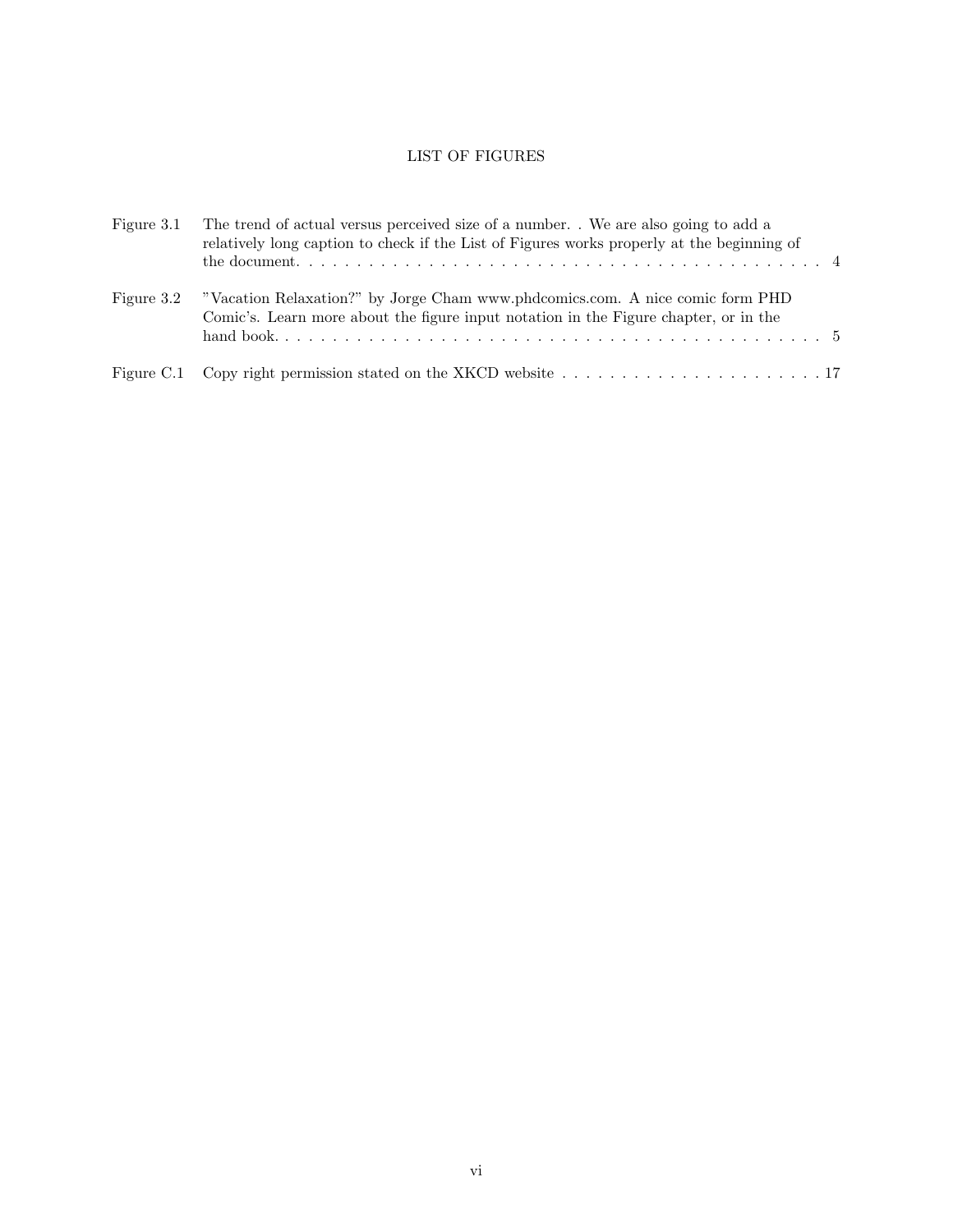# LIST OF TABLES

<span id="page-7-0"></span>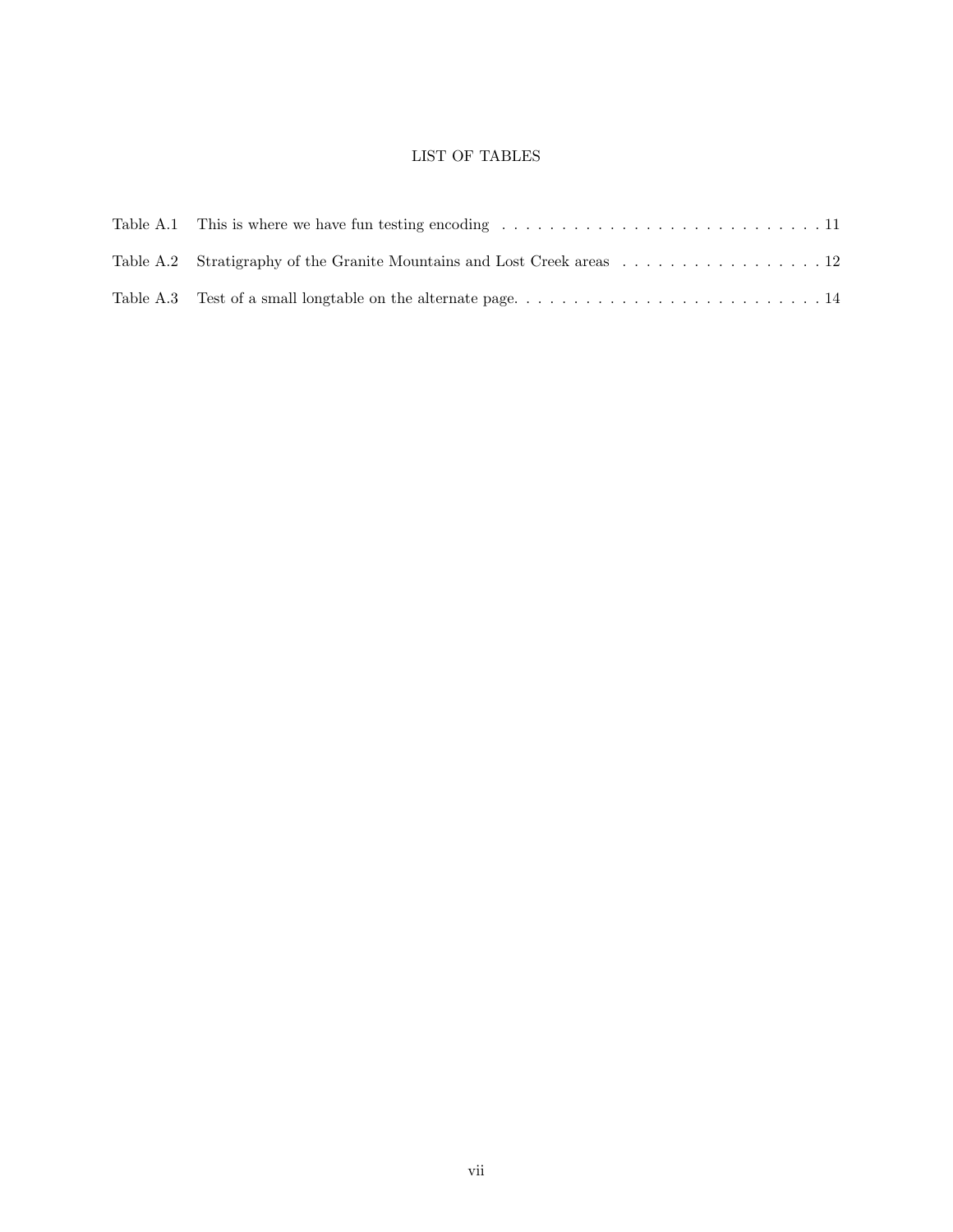# LIST OF SYMBOLS

<span id="page-8-0"></span>

| Average radius of cylindrical shell $\ldots \ldots \ldots \ldots \ldots \ldots \ldots \ldots \ldots \ldots \ldots \ldots$ |
|---------------------------------------------------------------------------------------------------------------------------|
|                                                                                                                           |
|                                                                                                                           |
| <b>General Nomenclature</b>                                                                                               |
|                                                                                                                           |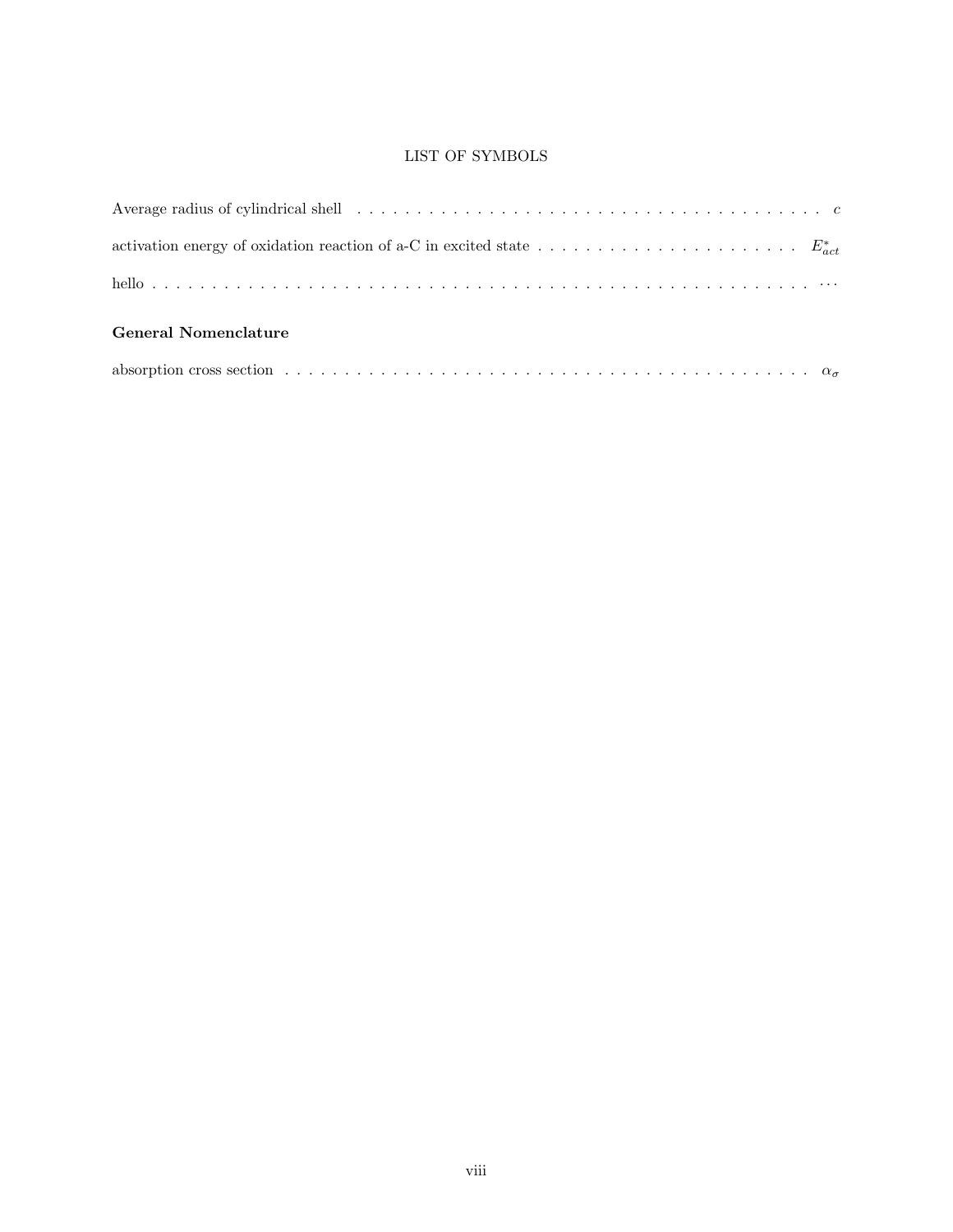# LIST OF ABBREVIATIONS

<span id="page-9-0"></span>

| Field flow fractionation-inductively coupled plasma-mass spectrometry FFF-ICP-MS |  |
|----------------------------------------------------------------------------------|--|
|                                                                                  |  |
|                                                                                  |  |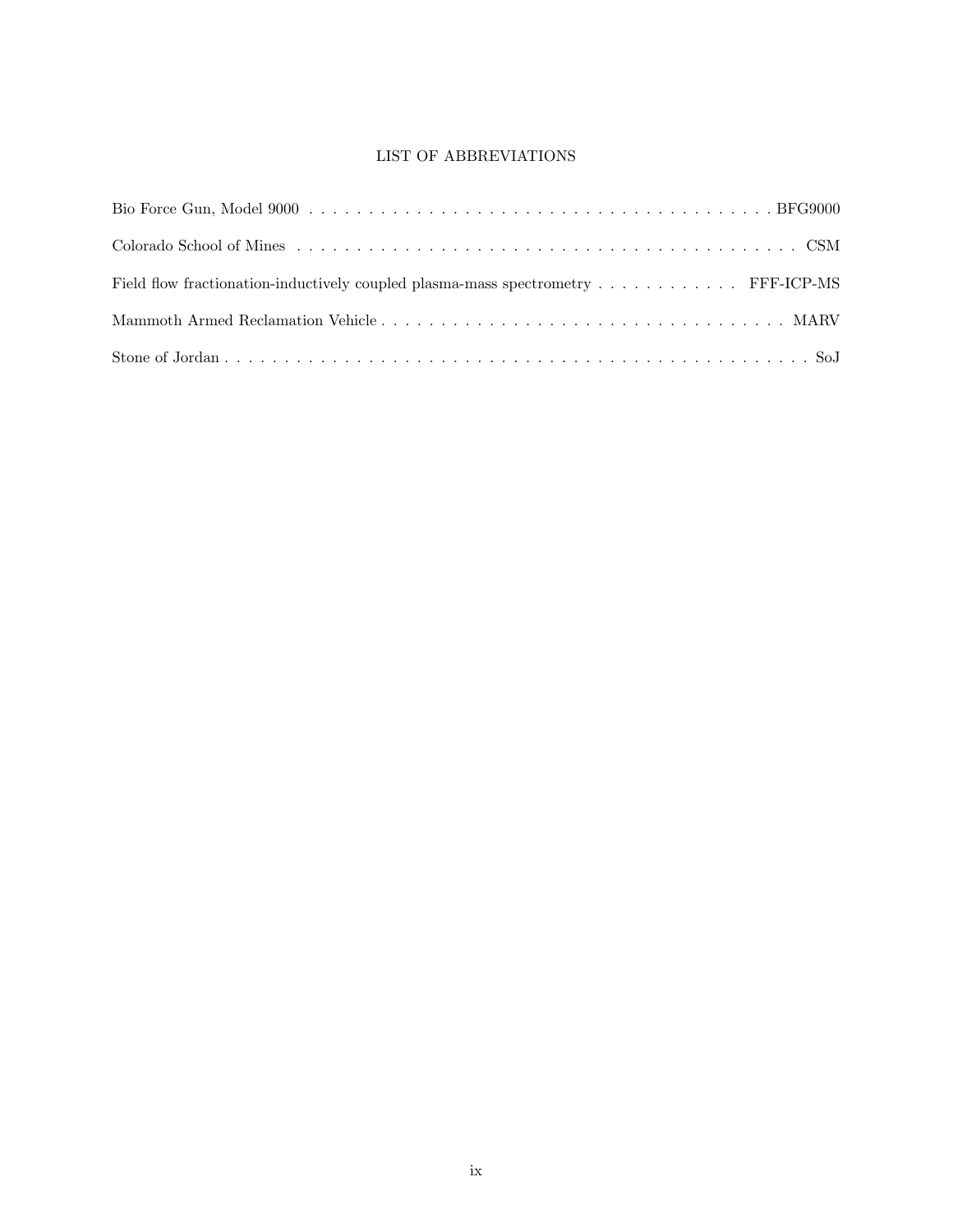# ACKNOWLEDGMENTS

<span id="page-10-0"></span>I would like to thank and acknowledge  $\langle$  advisor $\rangle$   $\langle$  family $\rangle$   $\langle$  funding sources $\rangle$   $\langle$  committee $\rangle.$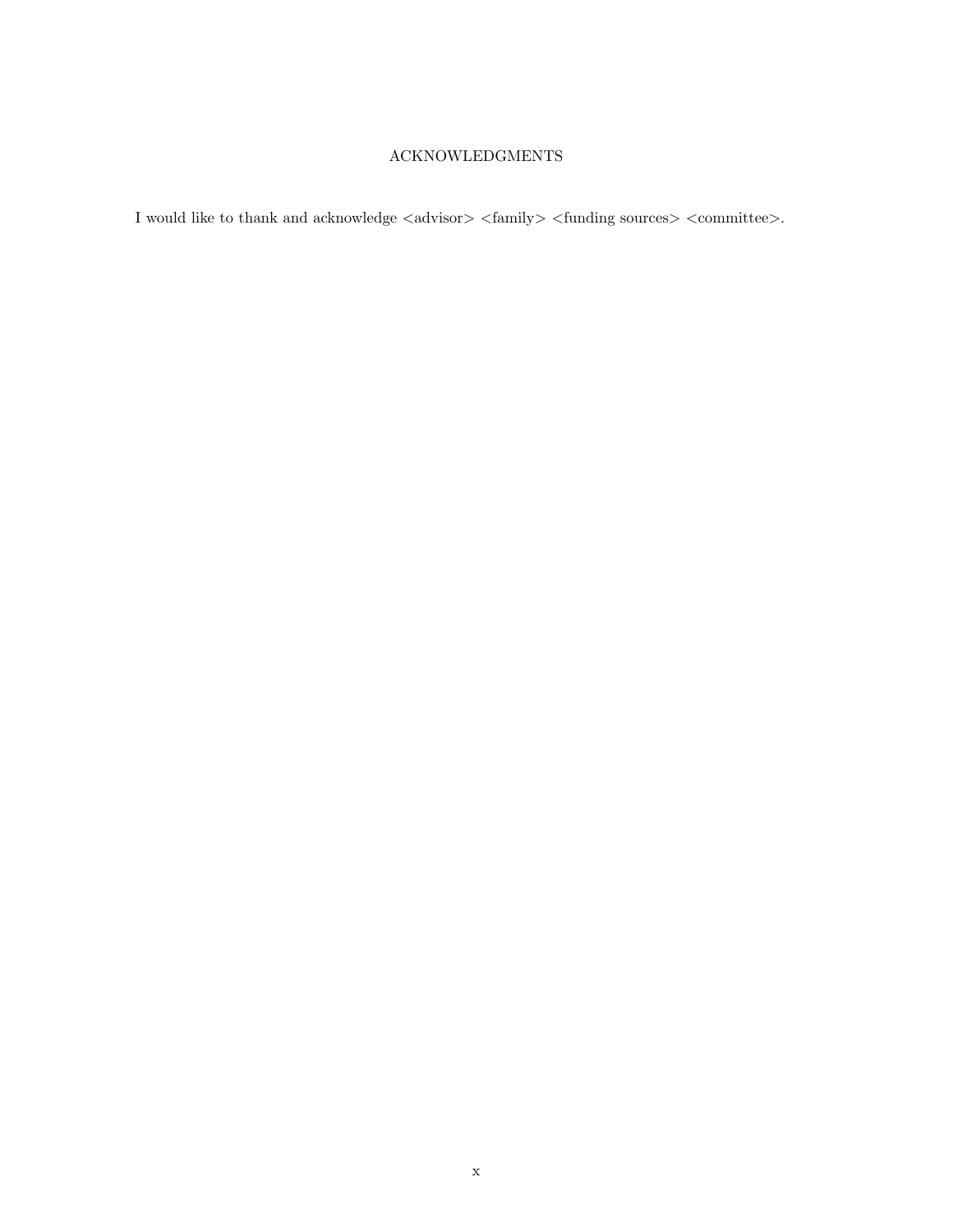<span id="page-11-0"></span>For those that shall follow after.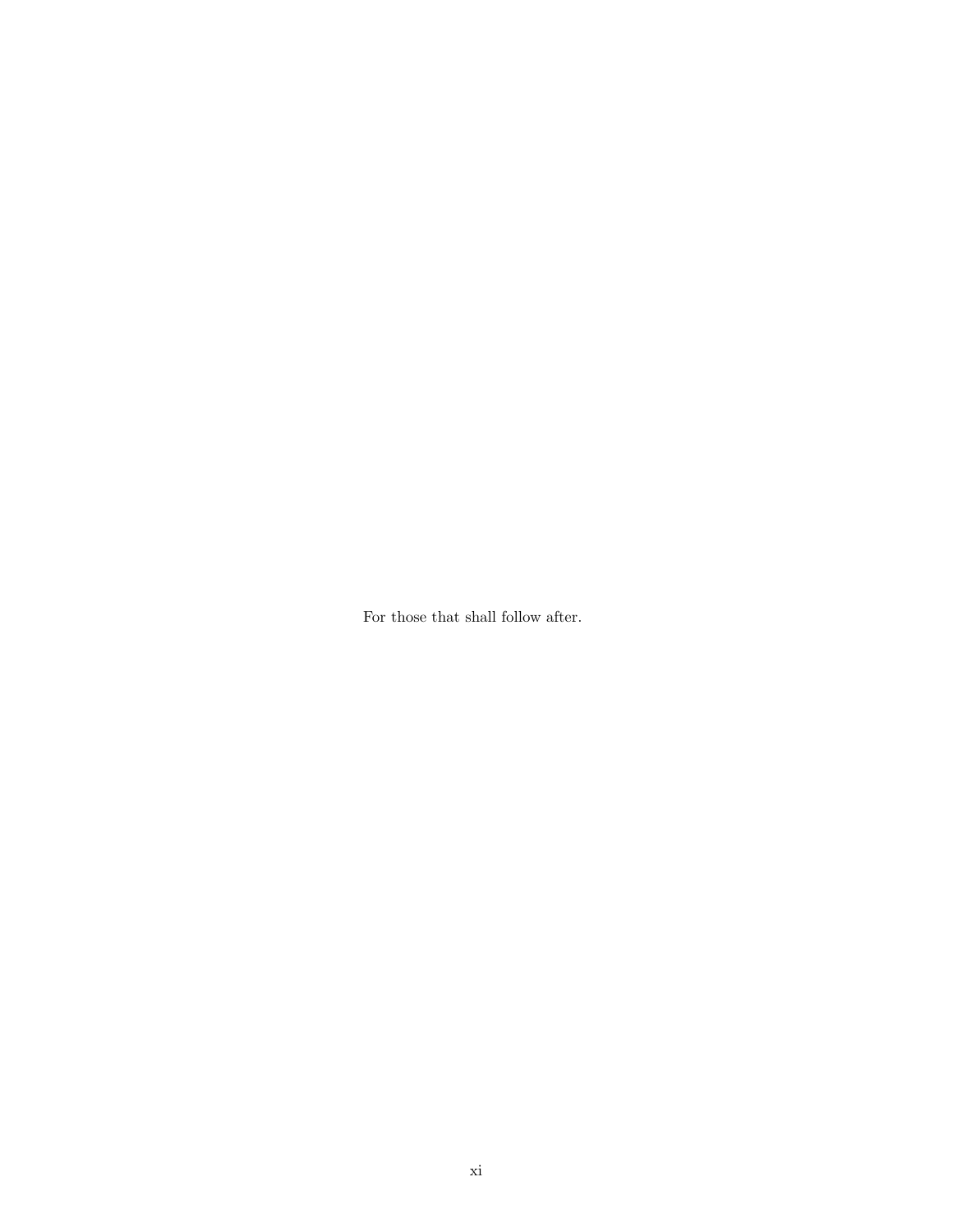#### CHAPTER 1

### INTRODUCTION

<span id="page-12-0"></span>This is where you would place a fun and thoughtful introduction. For example I could address why it is so important that I am working on this Thesis LAT<sub>EX</sub> Template? Well, it is probably so that future students that take on the challenge of writing their thesis in LATEX can get through the formatting a lot quicker, in that they don't have to worry about it at all.

Here I will also add some tips: (1) Keep everything organized by 'Type'. Note that all the chapters are added in separate files in the 'chapter' directory/folder. This is such that you can stay better organized. Similarly all the figures are in the 'figure' directory, feel free to make sub folders for each chapter, and all the supporting files such as the references or the abbreviation and symbol lists are in their own folder.

(2) As you start working on this document try and keep the formatting to the end, because every time you change the text, figures or tables might move, and it is just easiest to leave that till the end. Lastly (3) this document and the accompanying files are to help beginners and experts, so if you are comfortable just go a head and get going. There is always the help guide to fall back on, and if you save a copy of the original files you can always go back and look what I presented to you.

There are some hidden chapters that are uncommented (with the % in front of them) with a lot of figure and table examples that can be use full for you if you are not sure for to scale or add them properly. Relax, and good luck.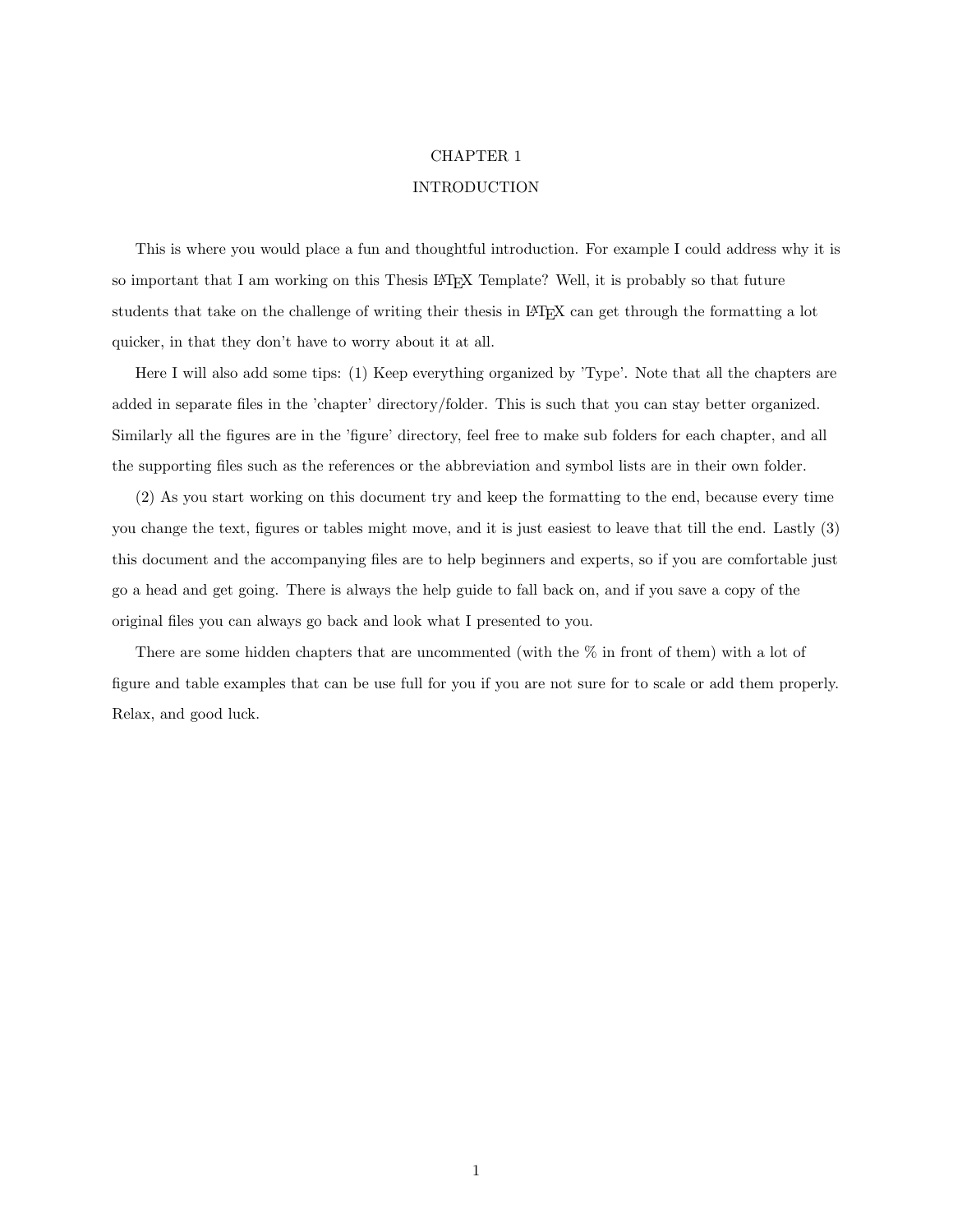#### CHAPTER 2

#### MY FIRST CHAPTER WITH SOME GOOD CONTENT

<span id="page-13-0"></span>After creating every new chapter or heading there must be one paragraph before you add a new section. If you forget to add text between 'headers' (such as chapters, subsections, subsubsections ...) there will be an error that pops up, and to fix it you just need to add text.

#### <span id="page-13-1"></span>2.1 Level 1

This is what a subsection title looks like with some text following. Here ia a tip: Stay consistent. This counts for how you write your headers (all mayor words capitalize or only the first word). Below are some equations with some simple math here are tree different ways to reference equations: (1) using ref gives [2.1,](#page-13-3) (2) using eqref leads to [\(2.2\)](#page-13-4)), (3) and using the template defined Eqref gives Equation [2.3.](#page-13-5) You can not just use option (1) without indicating you are referencing an equation. Choose one and stick with it, they want you to be consistent in the way you reference Tables, Figures and equations alike. Automatically 'Table' and 'Figure' are added in fort of a reference number when you use ref{} for tables and figures (see in later chapters).

<span id="page-13-5"></span><span id="page-13-4"></span><span id="page-13-3"></span>
$$
E = mc^2 \tag{2.1}
$$

$$
\nabla \times \mathbf{E} = -\frac{\partial \mathbf{B}}{\partial t}
$$
 (2.2)

beginning a sentence right after the equation tells the documents that the paragraph is continuing and this sentence does not start with any indent.

$$
\begin{bmatrix} A_{11} & A_{12} \\ A_{21} & A_{22} \end{bmatrix} \mathbf{v} = \lambda \mathbf{v} \tag{2.3}
$$

We can now add a sub-sub section. This is also an example of an equation that is mid paragraph. If you eliminated the space between the math environment and the next line, then there should be no indent of the line right after the equation.

#### <span id="page-13-2"></span>2.1.1 Level 2

This is what a sub-subsection looks like with some text following. Nam dui ligula, fringilla a, euismod sodales, sollicitudin vel, wisi. Morbi auctor lorem non justo. Nam lacus libero, pretium at, lobortis vitae, ultricies et, tellus. Donec aliquet, tortor sed accumsan bibendum, erat ligula aliquet magna, vitae ornare odio metus a mi. Morbi ac orci et nisl hendrerit mollis. Suspendisse ut massa. Cras nec ante. Pellentesque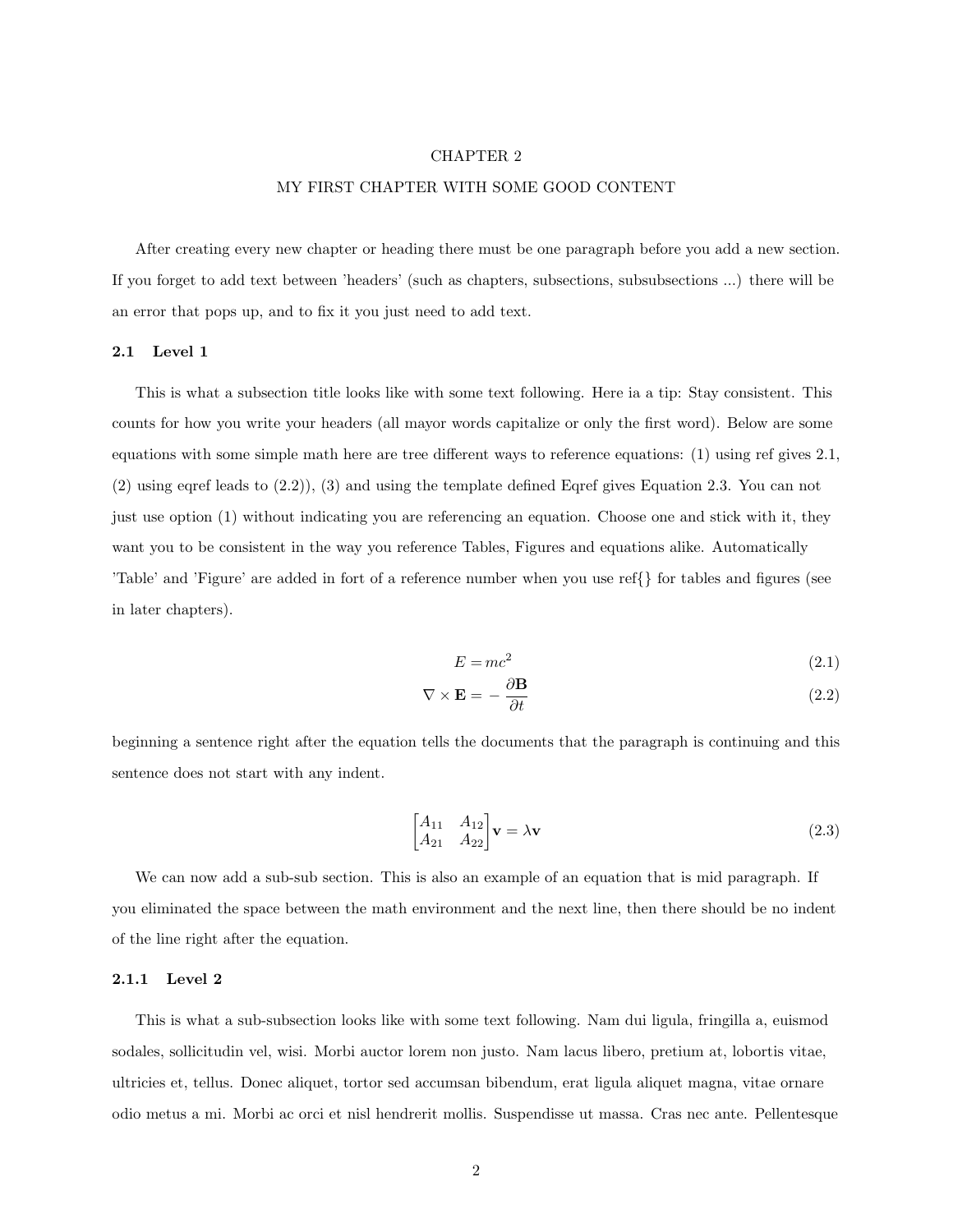a nulla. Cum sociis natoque penatibus et magnis dis parturient montes, nascetur ridiculus mus. Aliquam tincidunt urna. Nulla ullamcorper vestibulum turpis. Pellentesque cursus luctus mauris.

We can now add a sub-sub-sub section. But before we do that I need to add some text to check if the (a) ragged right is working, and (b) if the sub-sub-sub section will be pushed to the next page if the sub heading and 2 lines don't fit on the page. Ta-Da it works.

#### <span id="page-14-0"></span>2.1.1.1 Level 3

This does not look appealing, so you are discourage going "three deep" with headings. This does not look appealing, so you are discourage going "three deep" with headings.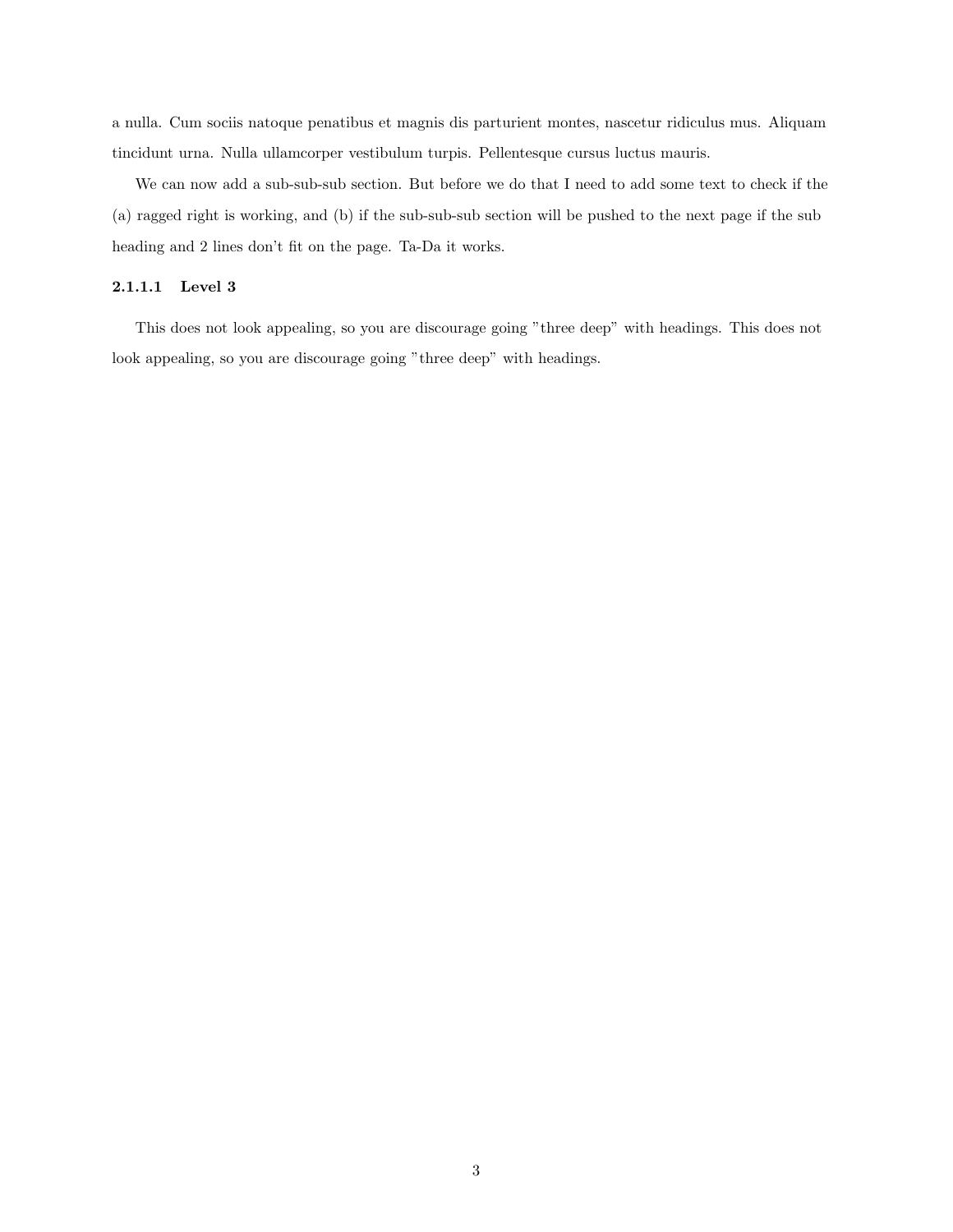#### CHAPTER 3

# <span id="page-15-0"></span>THIS IS A LONG TITLE TO CHECK THE PROPER SPACING IN THE TABLE OF CONTENTS AND INVERSE PYRAMID ON THE CHAPTER PAGE. LETS SEE IF IT WORKS PROPERLY

A chapter of simple examples of a figure, a reference and a table.

#### <span id="page-15-1"></span>3.1 A Figure

<span id="page-15-3"></span>Here we have a section to show off one of the xkcd comics. [Figure 3.1](#page-15-3) shows one of the comics showing the actual size of a number compared to the perceived size of a number.



TALKING ABOUT LARGE NUMBERS IS HARD

Figure 3.1 The trend of actual versus perceived size of a number. [\[1\]](#page-20-1). We are also going to add a relatively long caption to check if the List of Figures works properly at the beginning of the document.

#### <span id="page-15-2"></span>3.2 Citing and referencing things

On other figure shown in [Figure 3.2](#page-16-1) shows a comic form [\[2\]](#page-20-2). If you want to group citations into one go, something you might do in the back ground section, you can do this by grouping multiple sources in your bibtex in the same 'cite' [\[1,](#page-20-1) [3–](#page-20-3)[5\]](#page-20-4).

You can also reference chapter, subsections or appendices al long as you place the label properly. Here I will reference you to see Appendix [A.1](#page-22-1) to check out how to add "longtabes" into your document, another example of that is shown in a hidden chapter on tables. If you think there was something important in a previous section that you can reference them back with, Section [2.1.](#page-13-1) Or reference a chapter like Chapter [1.](#page-12-0)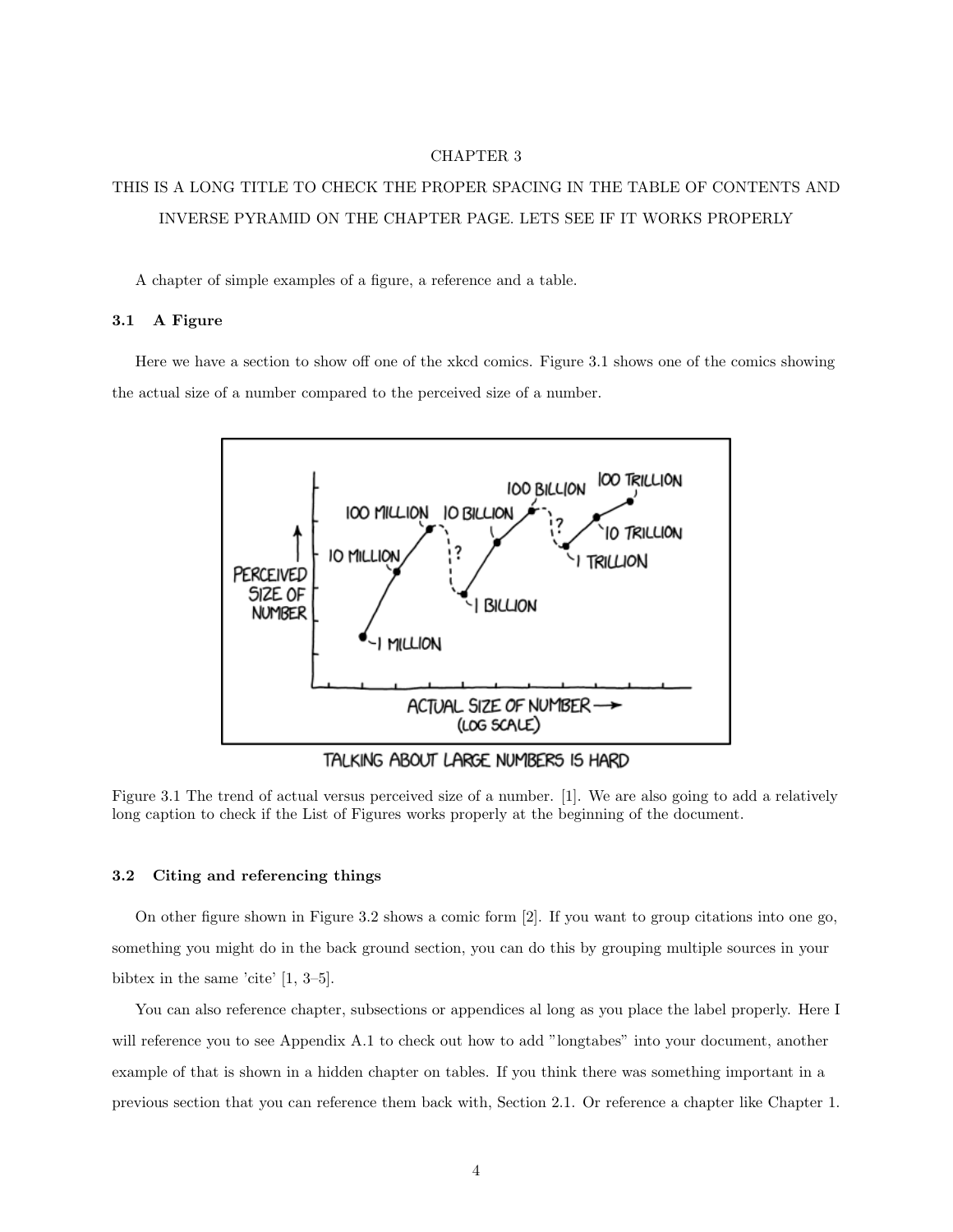<span id="page-16-1"></span>Foot notes are allowed depending on the department you are working with. Please check with your advisor if you should be adding foot notes or not. Just so you have an example here is a footnote<sup>[1](#page-16-2)</sup>.



Figure 3.2 "Vacation Relaxation?" by Jorge Cham www.phdcomics.com. A nice comic form PHD Comic's. Learn more about the figure input notation in the Figure chapter, or in the hand book.

Filler Text. Quisque ullamcorper placerat ipsum. Cras nibh. Morbi vel justo vitae lacus tincidunt ultrices. Lorem ipsum dolor sit amet, consectetuer adipiscing elit. In hac habitasse platea dictumst. Integer tempus convallis augue. Etiam facilisis. Nunc elementum fermentum wisi. Aenean placerat. Ut imperdiet, enim sed gravida sollicitudin, felis odio placerat quam, ac pulvinar elit purus eget enim. Nunc vitae tortor. Proin tempus nibh sit amet nisl. Vivamus quis tortor vitae risus porta vehicula.

### <span id="page-16-0"></span>3.3 Here is a test of a really long sub-header title that should automatically follow the rules for set for the Temple Guidelines and check if it properly shows up in the table of content.

Here is a paragraph of filler text. Nam dui ligula, fringilla a, euismod sodales, sollicitudin vel, wisi. Morbi auctor lorem non justo. Nam lacus libero, pretium at, lobortis vitae, ultricies et, tellus. Donec aliquet, tortor sed accumsan bibendum, erat ligula aliquet magna, vitae ornare odio metus a mi. Morbi ac orci et nisl hendrerit mollis. Suspendisse ut massa. Cras nec ante. Pellentesque a nulla. Cum sociis natoque penatibus et magnis dis parturient montes, nascetur ridiculus mus. Aliquam tincidunt urna. Nulla ullamcorper vestibulum turpis. Pellentesque cursus luctus mauris. here is an extra sentence

<span id="page-16-2"></span> $^{\rm 1}$  here is a footnote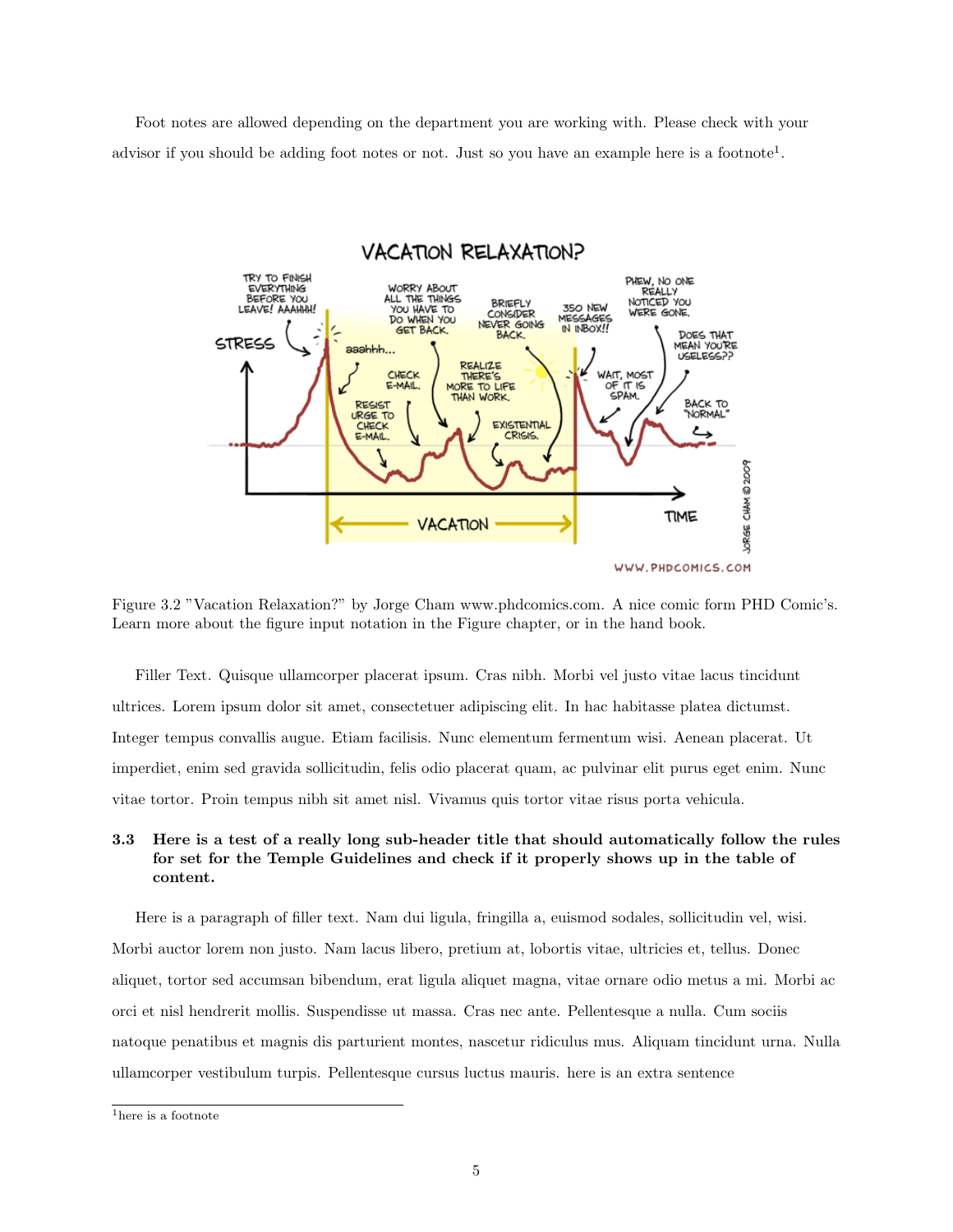#### CHAPTER 4

#### YOUR JOURNAL PAPER TITLE GOES HERE

Modified from a paper to be published in The Journal of  $ABC^2$  $ABC^2$ . Jane Jones<sup>[3](#page-17-6),[4](#page-17-7)</sup>, Sam Smith<sup>[5](#page-17-8)</sup>, Ann Adams<sup>3,[6](#page-17-9)</sup>

#### <span id="page-17-1"></span><span id="page-17-0"></span>4.1 Abstract

This is the abstract that is part of the paper. At the bottom of this page, beneath a 1.5" to 2" footnote line, can be footnotes with details of permission granted by the publisher of the paper, the author's titles and institution names, the relative contributions of each of the authors, et. If the abstract does not completely fill the page, the introduction also starts on this page. There are no page breaks between the different sections within the paper.

#### <span id="page-17-2"></span>4.2 Introduction

The text of the introduction starts on the same page as the abstract, as long as there is room for at least two lines of text beneath the heading (This L<sup>AT</sup>EX template should look for this automatically.) The headings within this chapter will match the style used in the rest of the thesis. All pages of text within the paper are completely filled in.

#### <span id="page-17-3"></span>4.3 Permissions

Make sure you have checked the journal permissions about reproducing your paper in your thesis. Make sure you put these permissions in the Appendix [C.](#page-28-0)

#### <span id="page-17-4"></span>4.4 The next section of the paper

A lot more information from the paper that is being added into this dissertation. I would add figure, tables and other materials the same way as I have been in the other section of the dissertation. The big difference between this and the other chapters is the very top with the Journal and authors centered on the page.

Here is another paragraph that is just filler text. Lorem ipsum dolor sit amet, consectetuer adipiscing elit. Ut purus elit, vestibulum ut, placerat ac, adipiscing vitae, felis. Curabitur dictum gravida mauris.

<span id="page-17-5"></span><sup>&</sup>lt;sup>2</sup>Reprinted with permission of J. of ABC,  $25(1)$ ,  $41-45$ .

<span id="page-17-6"></span><sup>3</sup>Graduate student and Associate Professor, respectively, at the Colorado School of Mines

<span id="page-17-7"></span><sup>4</sup>Primary researcher and author

<span id="page-17-8"></span><sup>5</sup>Different Institution and position

<span id="page-17-9"></span> $^6\mbox{Author}$  for correspondence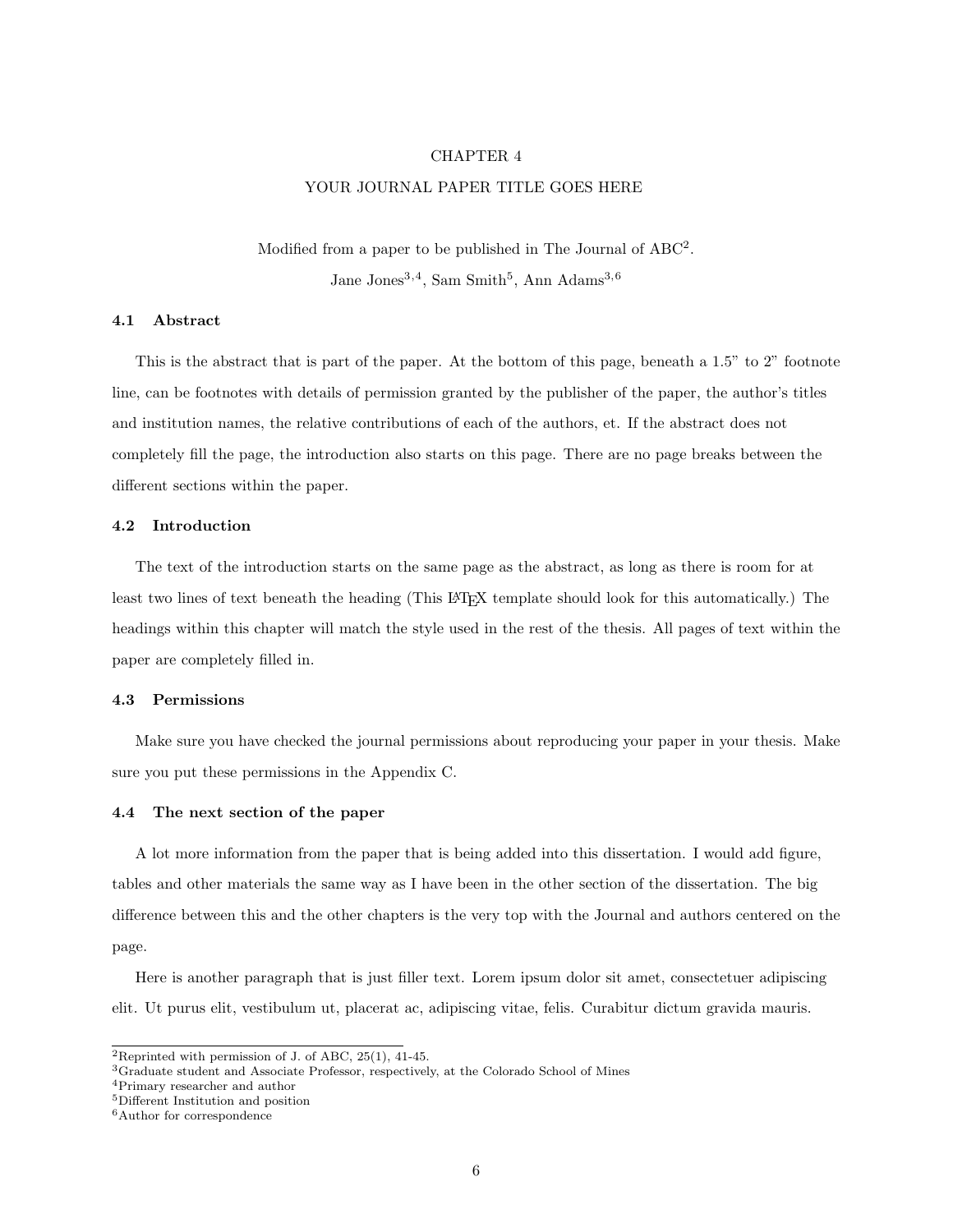Nam arcu libero, nonummy eget, consectetuer id, vulputate a, magna. Donec vehicula augue eu neque. Pellentesque habitant morbi tristique senectus et netus et malesuada fames ac turpis egestas. Mauris ut leo. Cras viverra metus rhoncus sem. Nulla et lectus vestibulum urna fringilla ultrices. Phasellus eu tellus sit amet tortor gravida placerat. Integer sapien est, iaculis in, pretium quis, viverra ac, nunc. Praesent eget sem vel leo ultrices bibendum. Aenean faucibus. Morbi dolor nulla, malesuada eu, pulvinar at, mollis ac, nulla. Curabitur auctor semper nulla. Donec varius orci eget risus. Duis nibh mi, congue eu, accumsan eleifend, sagittis quis, diam. Duis eget orci sit amet orci dignissim rutrum.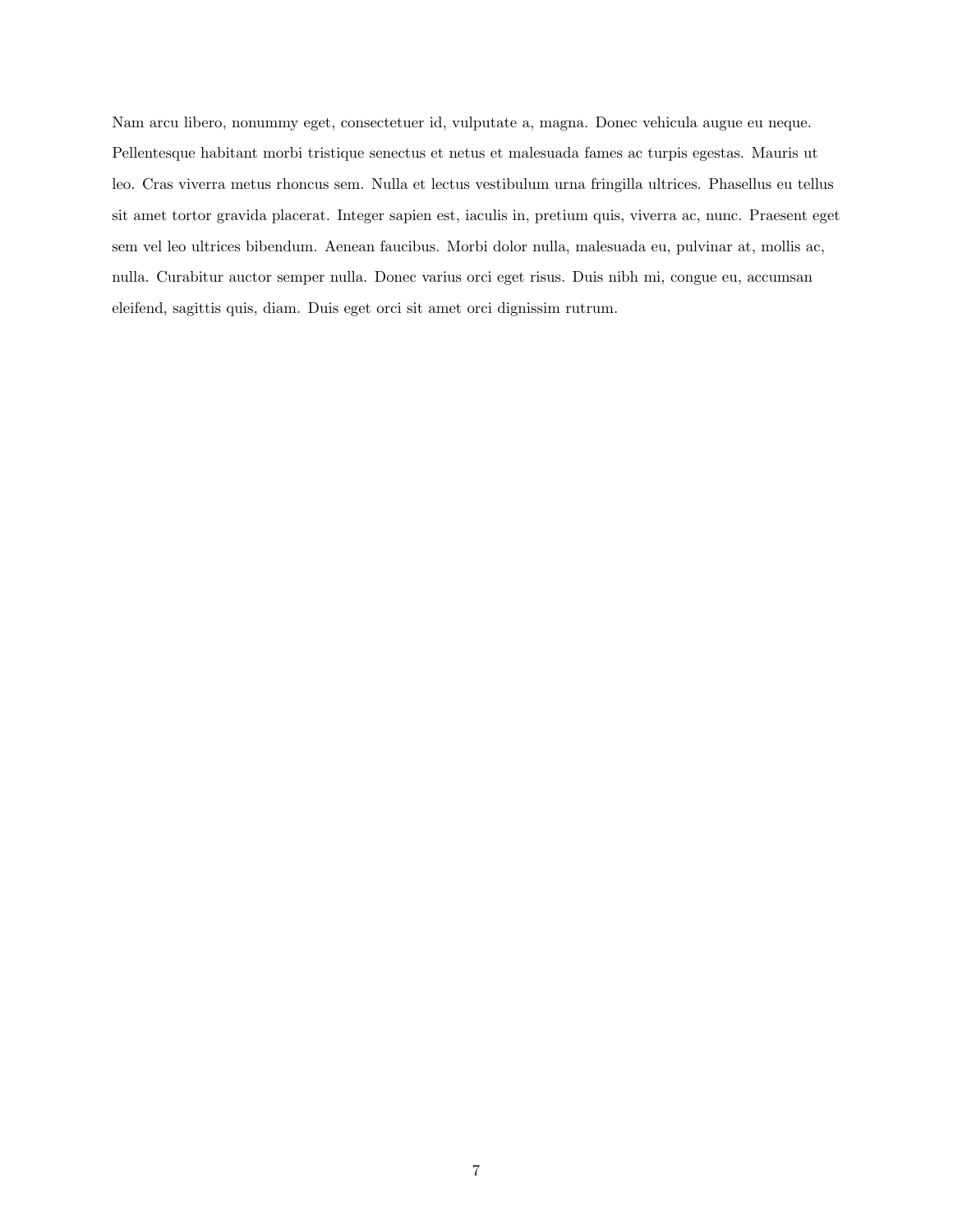#### CHAPTER 5

### <span id="page-19-0"></span>THIS IS THE TITLE OF A PAPER INCLUDED IN A THESIS

Reproduced with the permission for The Journal of ABC. 6[1]text Jane Jones, Sam Smith, Ann Adams

#### <span id="page-19-1"></span>5.1 Abstract

This is the abstract that is part of the paper. If the abstract does not completely fill the page, the introduction also starts on this page. There are no page breaks between the different sections within the paper.

#### <span id="page-19-2"></span>5.2 Introduction

The text of the introduction starts on the same page as the abstract, as long as there is room for at least two lines of text beneath the heading (This LATEX template should look for this automatically.) The headings within this chapter will match the style used in the rest of the thesis. All pages of text within the paper are completely filled in.

The next chapter shows another example with some foot notes for the authors, and the permission form the journal. Here is another quick sentence to make this paragraph look longer than it actually is, and not adding any new information for you to use.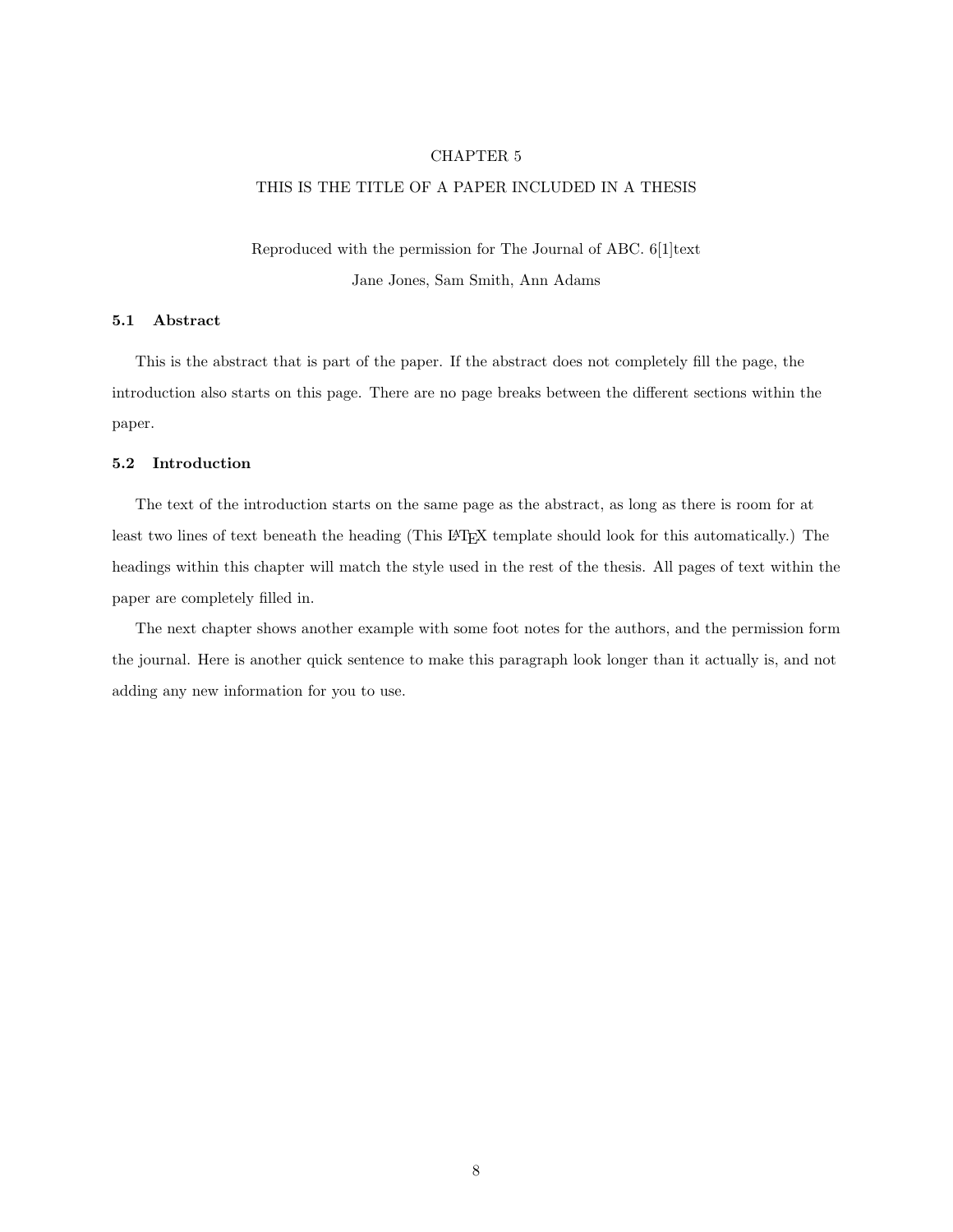#### REFERENCES

- <span id="page-20-1"></span><span id="page-20-0"></span>[1] Randall Munroe. Million, billion, trillion, Dec 2018. URL [https://xkcd.com/2091/.](https://xkcd.com/2091/)
- <span id="page-20-2"></span>[2] Jorge Cham. Vacation v. stress, 2009. URL [http://phdcomics.com/comics/archive.php?comicid=1231.](http://phdcomics.com/comics/archive.php?comicid=1231)
- <span id="page-20-3"></span>[3] A. G. Reference, Magic Man, and Cool Cat. The Title of a GOOD Reference. The Journal of Referency-Goodness, pages 1–1000, 2009.
- [4] A. B. Reference and Cool Cat. The Title of a BAD Reference (j/k). Science, 1(2):4, 2000.
- <span id="page-20-4"></span>[5] Rockscience Inc. Examine2D. hello, world, Toronto, CA, 2013. A description, but not necessary.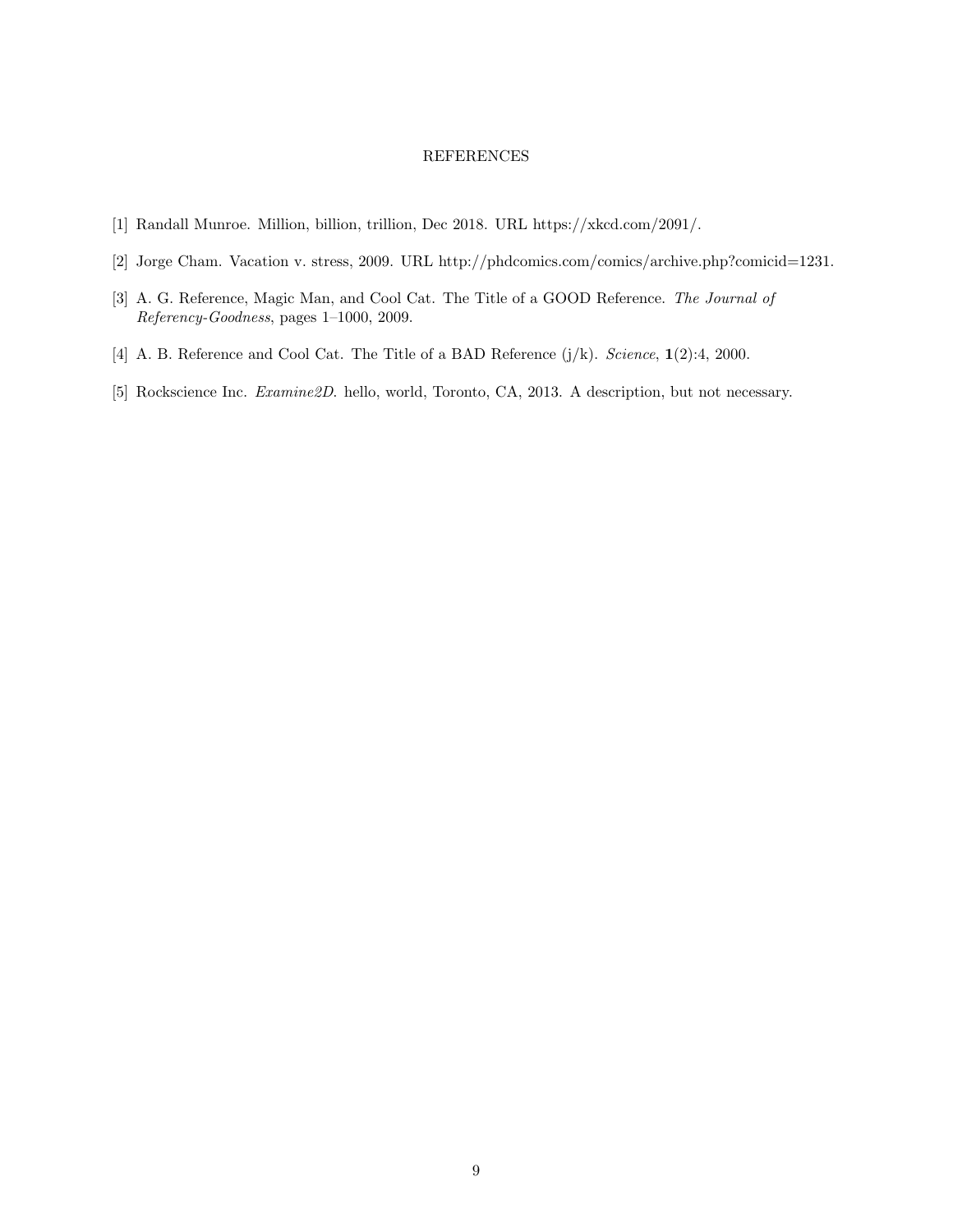# SELECTED BIBLIOGRAPHY

<span id="page-21-0"></span>¡Your selected bibliography would go here, a page break might also be necessary above¿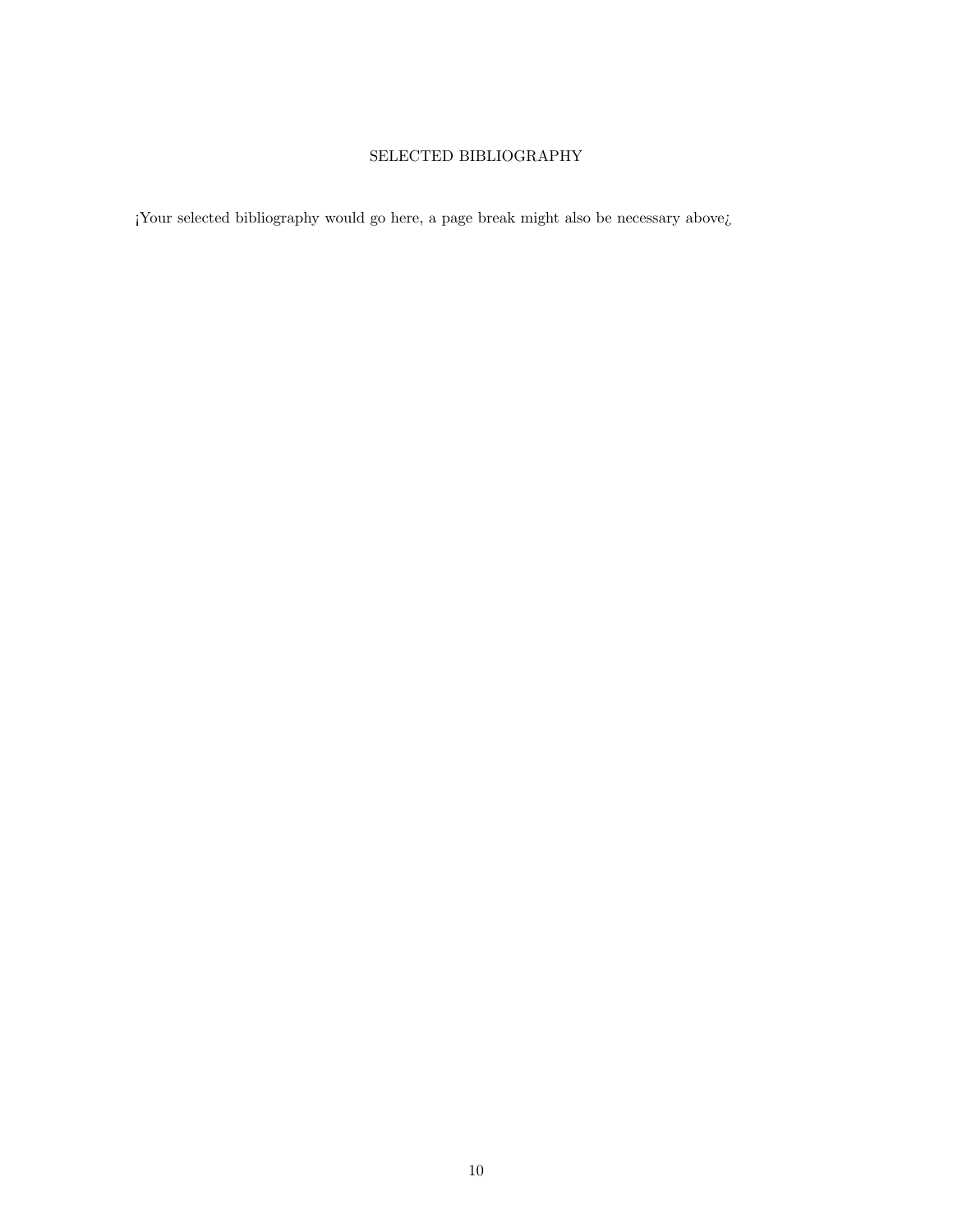### APPENDIX A

# MAGICAL ENCODING AWESOMENESS

<span id="page-22-2"></span><span id="page-22-0"></span>[Table A.1](#page-22-2) shows how several symbols appear in the rendered document.

|                   | Normal | Math |
|-------------------|--------|------|
| The greater than: |        |      |
| The less than:    |        |      |
| The tilde:        |        |      |

Table A.1 This is where we have fun testing encoding

# <span id="page-22-1"></span>A.1 Test Appendix Sub-Section

[Table A.2](#page-23-0) is an example of a very large "longtable."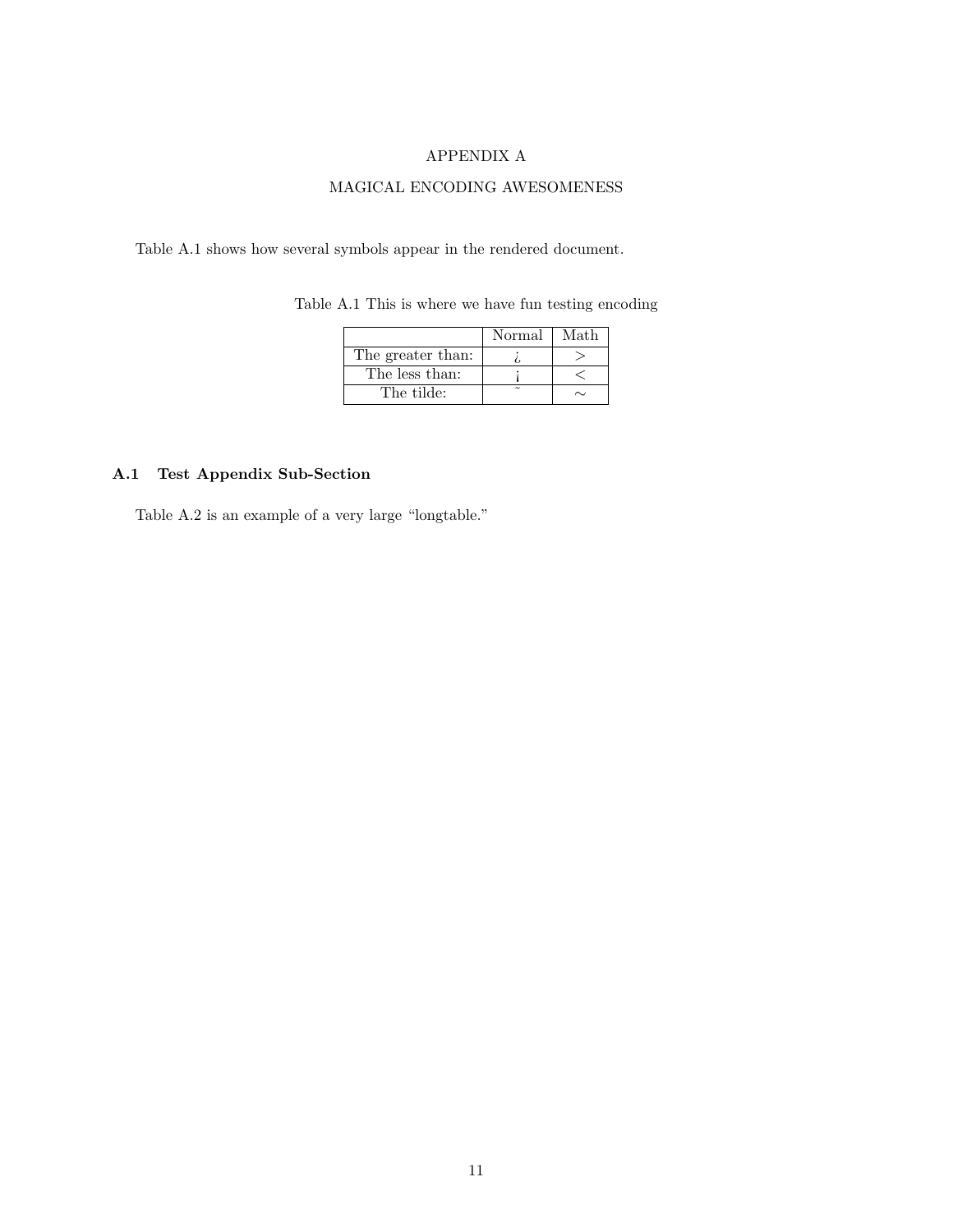| Age        | Formation <sup>7</sup>        | Thickness (feet)<br>8          | Thickness<br>$(\text{feet})$ <sup>9</sup> | Thickness<br>$(\text{feet})$ <sup>10</sup> | Aquifer?<br>11         | Lithology                                                                                                                                                                                                   |
|------------|-------------------------------|--------------------------------|-------------------------------------------|--------------------------------------------|------------------------|-------------------------------------------------------------------------------------------------------------------------------------------------------------------------------------------------------------|
| Quaternary | Alluvium                      |                                | $0 - 20$                                  |                                            | Yes                    | Sands and clays derived chiefly from the<br>Tertiary formations in the area.                                                                                                                                |
| Paleocene  | Fort Union                    | up to $3,000$                  | 4,650                                     | 6,500?                                     | Yes                    | Consists of alternating fine to coarse<br>grained sandstone siltstone and<br>mudstone. Contains various layers of<br>lignitic coal beds.                                                                    |
| Cretaceous | Lance                         | $1,700$ to $2,700$             | 2,950                                     | 4,000?                                     | Yes                    | Interbedded sandstone, siltstone and<br>mudstone. Gray to brownish gray.<br>Locally carbonaceous. Sandstone is white<br>to grayish orange.                                                                  |
| Cretaceous | Fox Hills                     |                                | 550                                       | 1,800?                                     | $\overline{\text{No}}$ | Consists of coarsening upward shale and<br>fine-grained sand with thin coal beds near<br>the top. Represents a transition from<br>marine to non-marine environment.<br>Grades into Lewis Shale at the base. |
| Cretaceous | Lewis Shale                   | 1,250                          | 1,200                                     | $1,050$ to<br>2,000                        | $\overline{No}$        | Interbedded dark-gray and olive-gray<br>shale and olive-gray sandstone.                                                                                                                                     |
| Cretaceous | Mesaverde Group               | 0 to $1,000$                   | 800                                       | 300 to 500?                                | $\overline{No}$        | Gray to dark gray shales with<br>interbedded buff to tan fine to medium<br>grained sandstones.                                                                                                              |
| Cretaceous | Steele and<br>Niobrara Shales | Cody Shale<br>4,500 to $5,000$ | $2,000$ to<br>2,500                       | $2,400$ to<br>5,000                        | $\overline{No}$        | Steele shale is soft gray marine, Niobrara<br>shale is dark gray and contains calcareous<br>zones.                                                                                                          |
| Cretaceous | Frontier                      | 700 to 900                     | 500 to<br>1,000                           | 750 to<br>1,500                            | Yes                    | Gray sandstone and sandy shale.                                                                                                                                                                             |
| Cretaceous | Dakota                        |                                | 300 to 400                                |                                            | Yes                    | Marine sandstone, tan to buff, fine to<br>medium grained may contain<br>carbonaceous shale layer.                                                                                                           |

<span id="page-23-5"></span><span id="page-23-4"></span><span id="page-23-3"></span><span id="page-23-2"></span><span id="page-23-1"></span>Table A.2 Stratigraphy of the Granite Mountains and Lost Creek areas

<sup>7</sup>Only major unconformities shown, indicated by break in table. <sup>8</sup>Generalized thicknesses from.

 $^{9}$ Thicknesses shown are approximate and apply to Lost Creek vicinity only.<br><sup>10</sup>Thicknesses shown are from a public screened dataset of logged formation tops from the 12 townships surrounding Lost Creek.<br><sup>11</sup>Aquifer des

<span id="page-23-0"></span>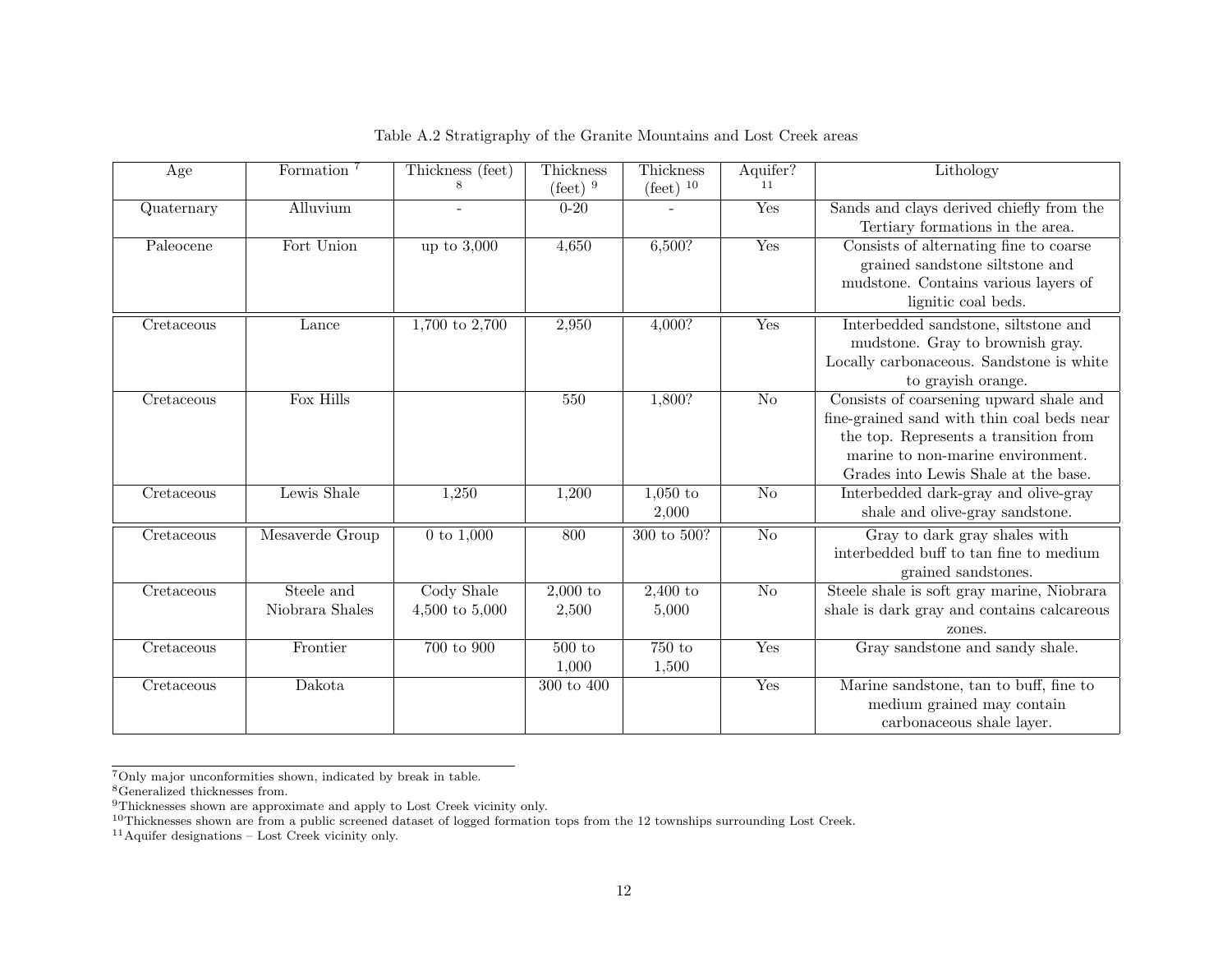Table A.2 Continued.

| Age           | Formation        | Thickness (feet)      | Thickness                | Thickness | Aquifer?       | Lithology                                |
|---------------|------------------|-----------------------|--------------------------|-----------|----------------|------------------------------------------|
|               |                  |                       | (feet)                   | (feet)    |                |                                          |
| Jurassic      | Nugget Sandstone | $400 \text{ to } 525$ | 500                      |           | <b>Yes</b>     | Grayish to dull red coarse grained       |
|               |                  |                       |                          |           |                | cross-bedded quartz sandstone.           |
| Triassic      | Chugwater        | 1,275                 | 1,500                    |           | N <sub>0</sub> | Red shale and siltstone contains gypsum  |
|               |                  |                       |                          |           |                | partings near the base.                  |
| Permian       | Phosphoria       | 275 to 325            | 300                      |           | N <sub>o</sub> | Black to dark gray shale, chert and      |
|               |                  |                       |                          |           |                | phosphorite.                             |
| Pennsylvanian | Tensleep and     | 600 to 700            | 750                      |           | N <sub>o</sub> | White to gray sandstone containing thin  |
|               | Amsden and       |                       |                          |           |                | limestone and dolomite partings. Red and |
|               | Madison          |                       |                          |           |                | green shale and dolomite, sandstone near |
|               |                  |                       |                          |           |                | base.                                    |
| Cambrian      | Undifferentiated | 900 to 1,000          | 1,000                    |           | N <sub>0</sub> | Siltstone and quartzite, including       |
|               |                  |                       |                          |           |                | Flathead sandstone.                      |
| Precambrian   | <b>Basement</b>  |                       | $\overline{\phantom{a}}$ |           | N <sub>o</sub> | Granites, metamorphic and igneous rocks. |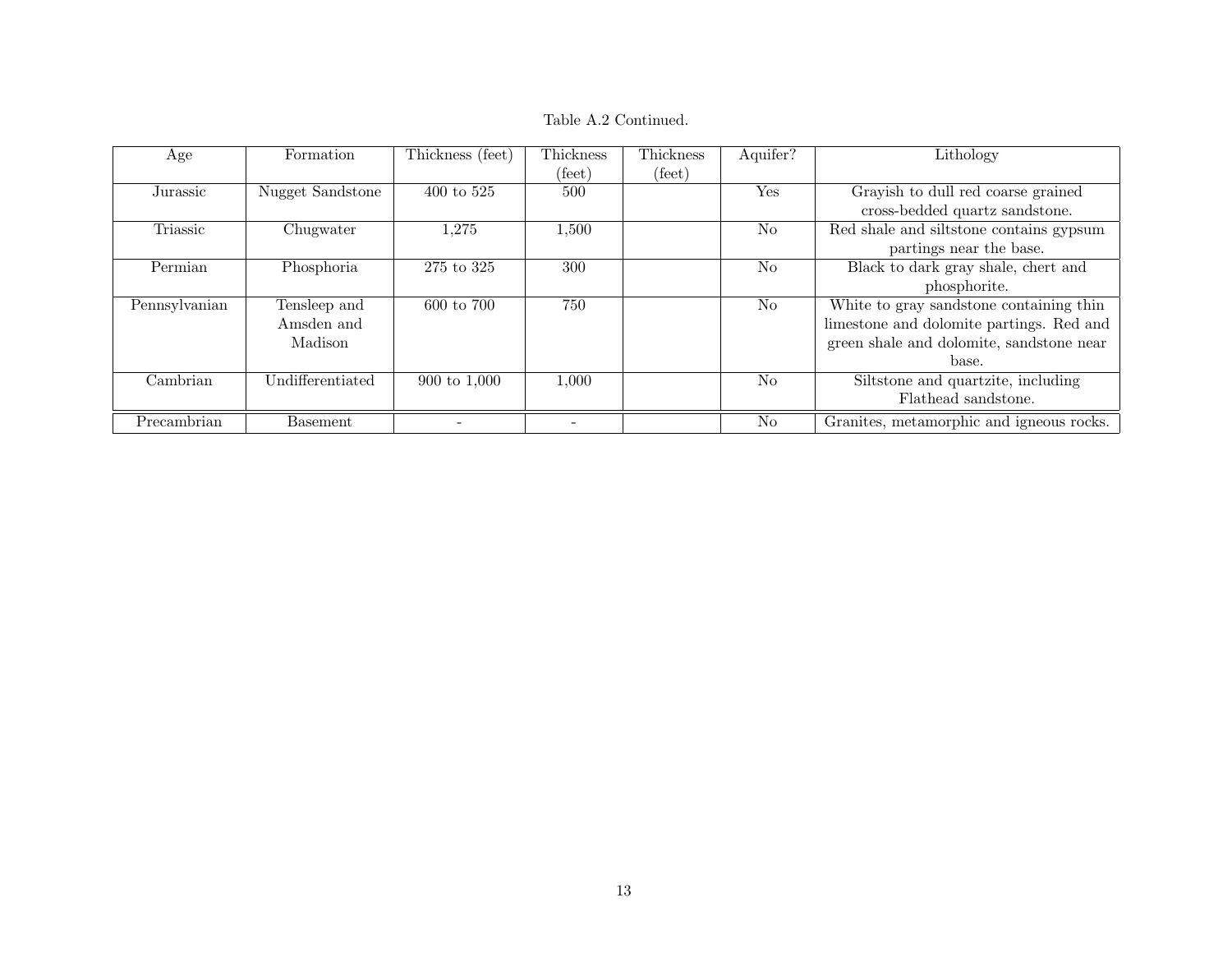Table A.3 Test of <sup>a</sup> small longtable on the alternate page.

<span id="page-25-0"></span>

|  |  |   |                   | - 9 | 10- | -11 - | $\perp$ $\frac{1}{2}$ |
|--|--|---|-------------------|-----|-----|-------|-----------------------|
|  |  | E | $F \mid G \mid H$ |     |     |       |                       |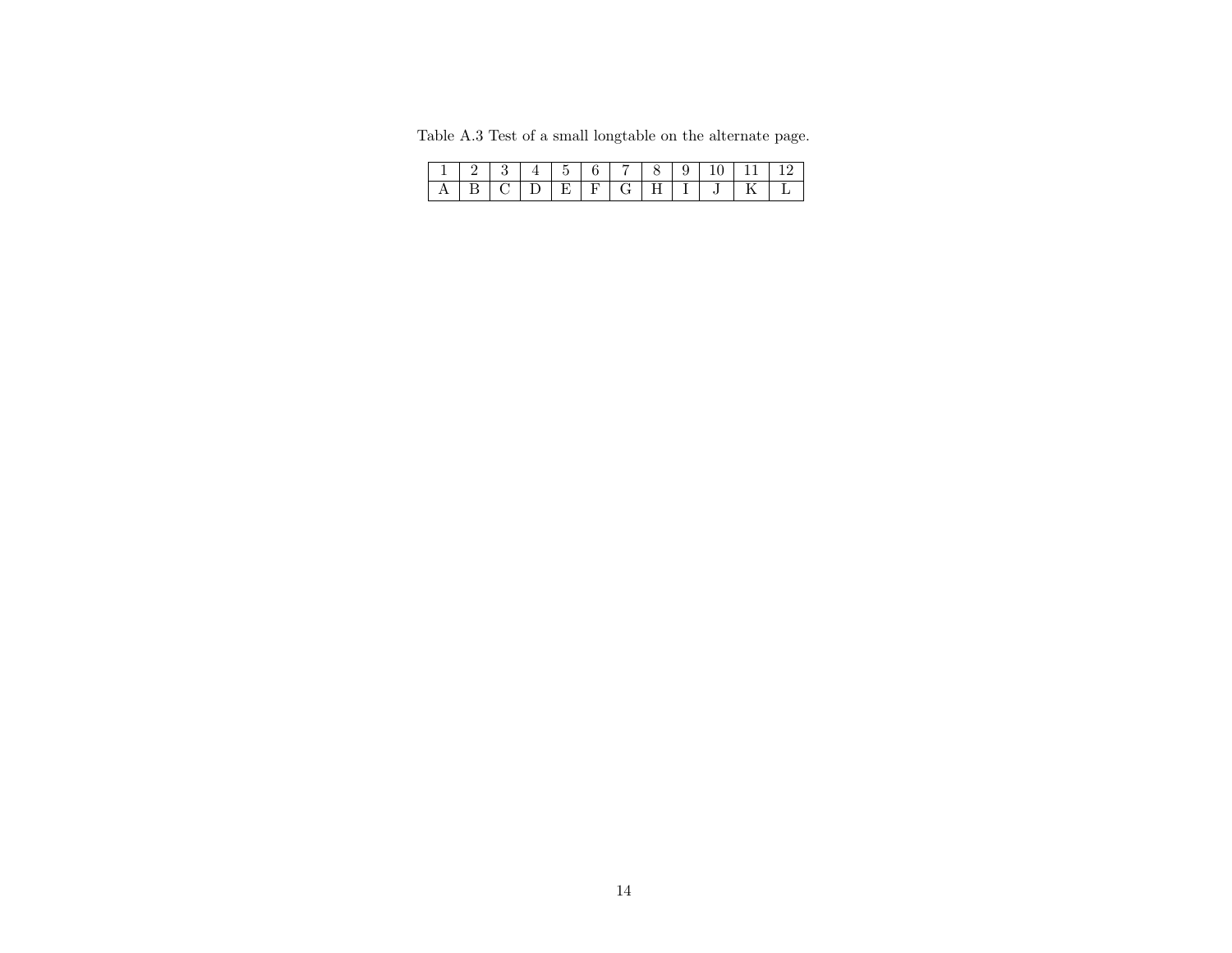#### <span id="page-26-0"></span>A.2 This subsection will follow on a new page that is portrait

Here it is, just an example

Nulla malesuada porttitor diam. Donec felis erat, congue non, volutpat at, tincidunt tristique, libero. Vivamus viverra fermentum felis. Donec nonummy pellentesque ante. Phasellus adipiscing semper elit. Proin fermentum massa ac quam. Sed diam turpis, molestie vitae, placerat a, molestie nec, leo. Maecenas lacinia. Nam ipsum ligula, eleifend at, accumsan nec, suscipit a, ipsum. Morbi blandit ligula feugiat magna. Nunc eleifend consequat lorem. Sed lacinia nulla vitae enim. Pellentesque tincidunt purus vel magna. Integer non enim. Praesent euismod nunc eu purus. Donec bibendum quam in tellus. Nullam cursus pulvinar lectus. Donec et mi. Nam vulputate metus eu enim. Vestibulum pellentesque felis eu massa.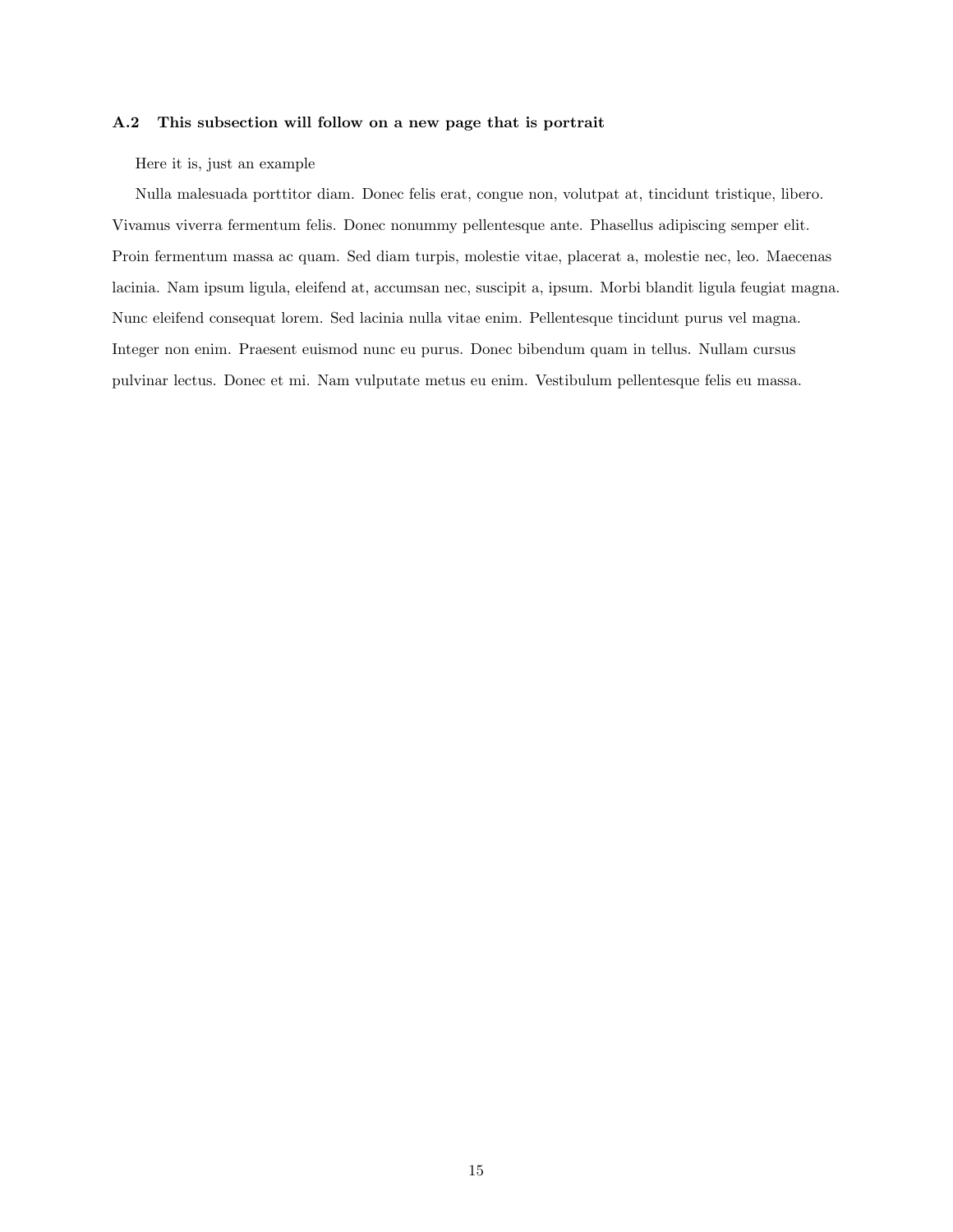#### APPENDIX B

### SPECIAL COOLNESS

<span id="page-27-1"></span><span id="page-27-0"></span>Here is an example of added MATLAB code for a .m file (located in supporting-files/). The code can be referenced [\(Listing B.1\)](#page-27-1).

# Listing B.1: A MATLAB "Hello World" Example

 $%$  Below is the example code for the absolute most popular program EVER! disp ('Hello \_World');